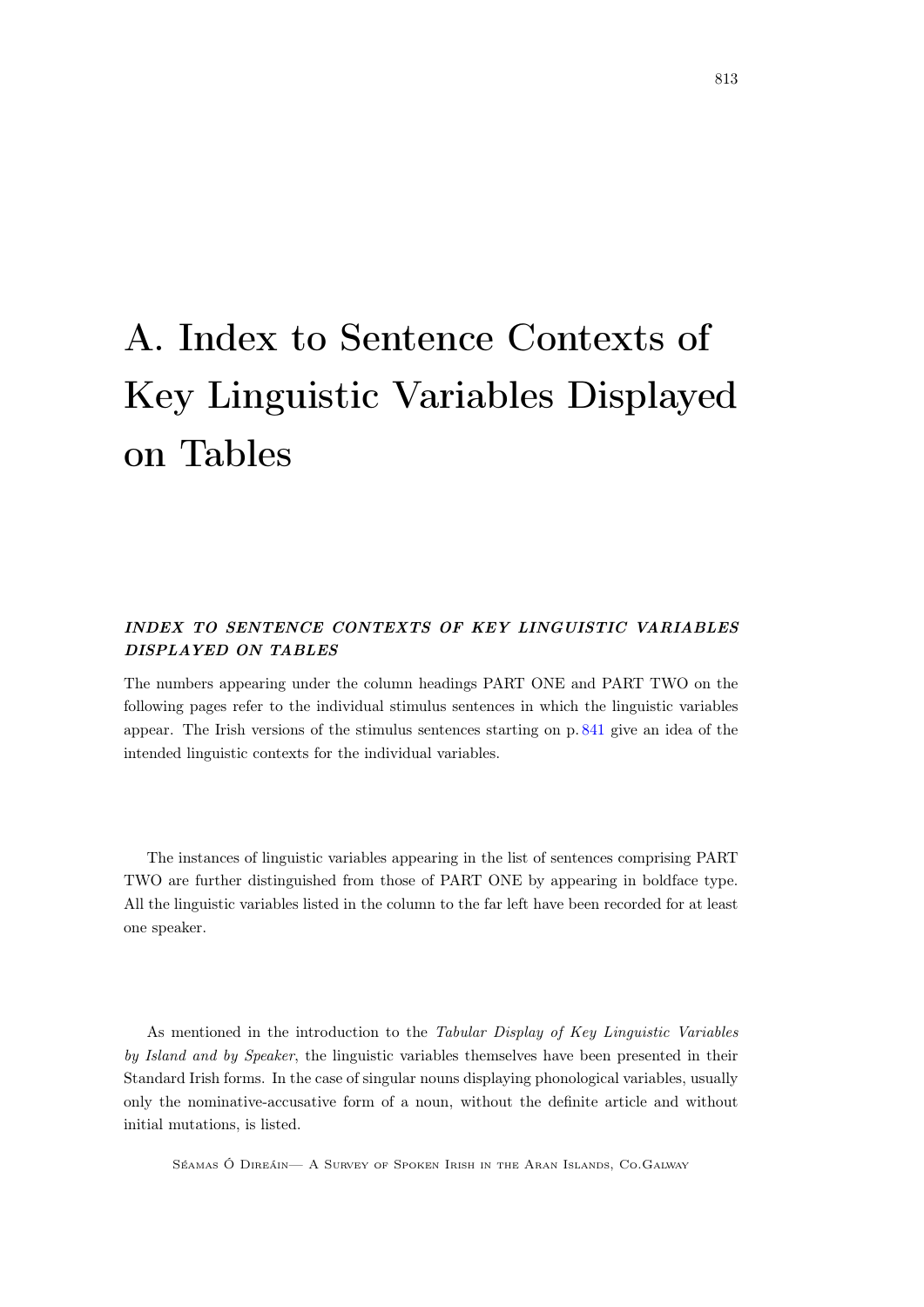# PHONOLOGICAL VARIABLES: VOWELS

PART ONE PART TWO

#### LOWERING AND MONOPHTHONGISATION OF DIPHTHONGS

| $[\mathrm{i}\mathrm{e}\mathrm{>}\mathrm{e}\mathrm{z}]$ |                        |    |
|--------------------------------------------------------|------------------------|----|
| Dia                                                    | 1                      |    |
| $_\mathrm{siar}$                                       | 17, 57                 |    |
| thiar                                                  | 32                     |    |
| iascaire                                               | 49                     |    |
| iascairí                                               | 41                     |    |
| $(ag)$ fiafraí/iarraidh                                | 33                     |    |
| bliain                                                 | 8                      |    |
| grian                                                  | (end of questionnaire) |    |
| pian                                                   |                        | 40 |
| (níos) léithe                                          | 8                      |    |
| $\left[\mathrm{i}: \, > \mathrm{e} \mathrm{i}\right]$  |                        |    |
| síos                                                   | 20                     |    |
| Bríd                                                   | 33, 35                 |    |
| (Dia) daoibh!                                          | 1                      |    |
|                                                        |                        |    |

# LOWERING, MONOPHTHONGISATION, SHORTENING AND CENTRALISATION OF DIPHTHONGS, Etc.

| 20, 56 |      |
|--------|------|
| 8      |      |
| 4, 37  | 1    |
| 22     |      |
| 33, 35 |      |
| 58     |      |
|        | 14   |
|        |      |
|        | 16   |
|        | 45   |
|        | 7    |
| 36     | 7,60 |
|        | 1    |
|        | 5    |
|        |      |

(Cf. chuaigh and fuair under verb forms)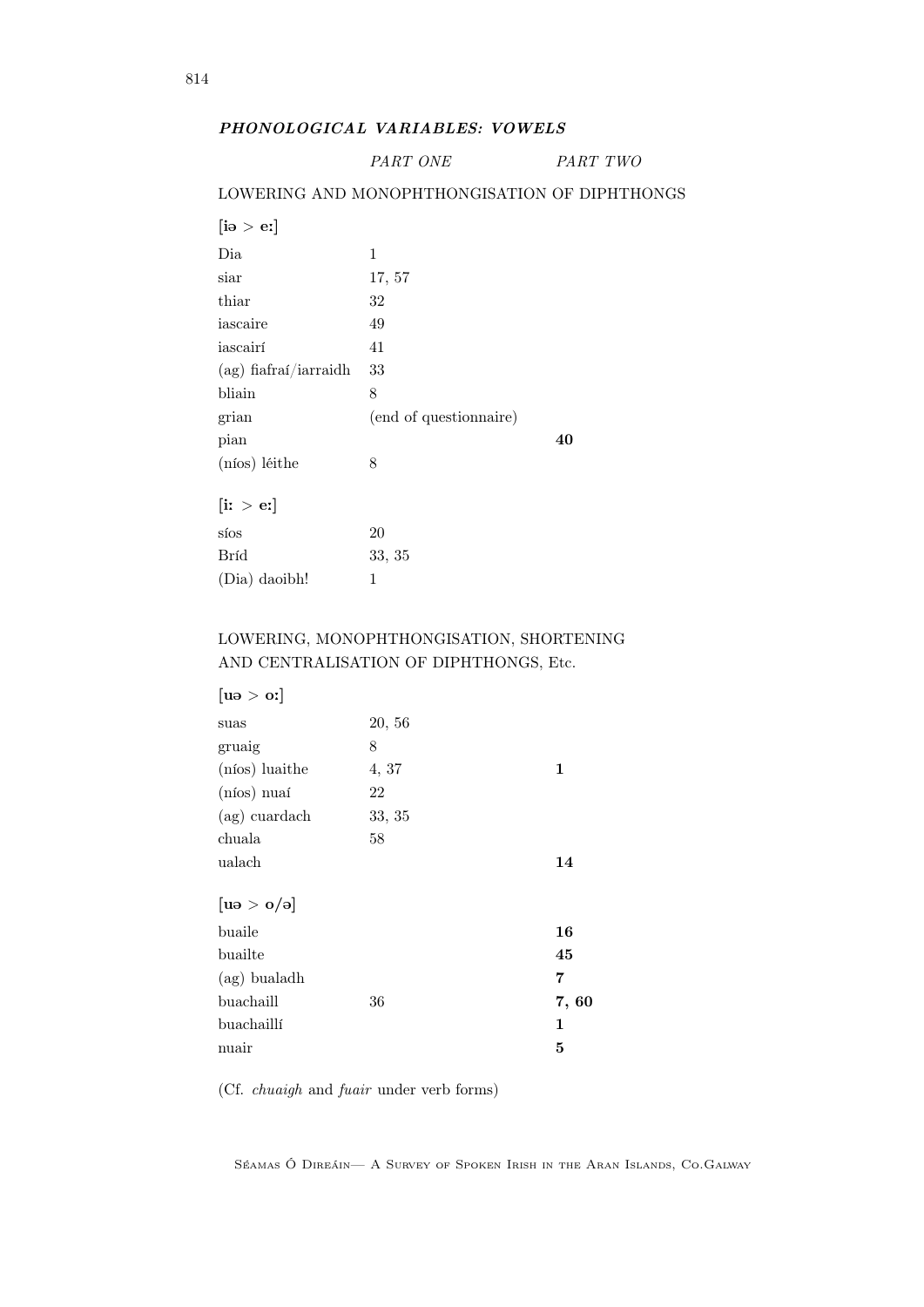| $(nios)$ lú<br>23<br>(níos) túisce<br>4, 37<br>1<br>$(ag)$ gnúsacht<br>59<br>$(ag)$ fiarú $(=\text{fiafra})$<br>33<br>fúithi<br>9<br>fúthu<br>11<br>16 (F 70, An Sr.)<br>$(ar)$ chúl<br>31, 32, 34<br>ciúin<br>15<br>48 $(F 73)$<br>cúnamh | [u: > 0] |  |
|--------------------------------------------------------------------------------------------------------------------------------------------------------------------------------------------------------------------------------------------|----------|--|
|                                                                                                                                                                                                                                            |          |  |
|                                                                                                                                                                                                                                            |          |  |
|                                                                                                                                                                                                                                            |          |  |
|                                                                                                                                                                                                                                            |          |  |
|                                                                                                                                                                                                                                            |          |  |
|                                                                                                                                                                                                                                            |          |  |
|                                                                                                                                                                                                                                            |          |  |
|                                                                                                                                                                                                                                            |          |  |
|                                                                                                                                                                                                                                            |          |  |

(Cf. Tabhair!, t(h)abharfaidh, t(h)abhairt and (ní) dúirt under verb forms)

## RAISING OF LONG MID BACK VOWELS

 $[$ o: > u: $]$ 

| $\dots$ a gcónaíonn $\dots$   | 32 |    |
|-------------------------------|----|----|
| $\ldots$ ar chónaigh $\ldots$ | 47 |    |
| i gcónaí                      | 19 | 63 |

## RAISING AND/OR LENGTHENING OF SHORT MID BACK VOWELS

 $[o > v]$ 

| cnoc                          | 56 | 16 |
|-------------------------------|----|----|
| $\lceil o / \theta > o$ :/uː] |    |    |
| lom                           |    | 14 |
| róthrom                       |    | 14 |
| chrom                         | 20 |    |
| cromadh                       | 20 |    |

## RAISING OF LOW FRONT VOWELS

| $[\mathbf{a} \mathbf{b} \mathbf{c}]$ |                              |                     |
|--------------------------------------|------------------------------|---------------------|
| bean                                 | 35, 51, 60                   | 12, 56              |
| sean                                 |                              | 13                  |
| fear                                 | 34                           | 39, 51, 52, 54 $(F$ |
|                                      |                              | $70, An Sr.$ , 58   |
| deas                                 | 55                           | 30, 56              |
| $(i \mod j)$ sheasamh                | 32, 34                       |                     |
| teach                                | 31, 32, 35, 47               | 54, 57, 63          |
| isteach                              | 1, 2, 16                     | 12, 49              |
| teacht                               |                              | 2, 9                |
| $(cá/a)$ ndeachaigh                  | 51, 52, 56, 57               | 60                  |
| ceachtanna                           |                              | 9, 15               |
| seachtain                            | 19                           |                     |
| cleachtadh                           |                              | 63                  |
| (Is é do) bheatha                    | $1 \; (M \; 82, \; F \; 72)$ |                     |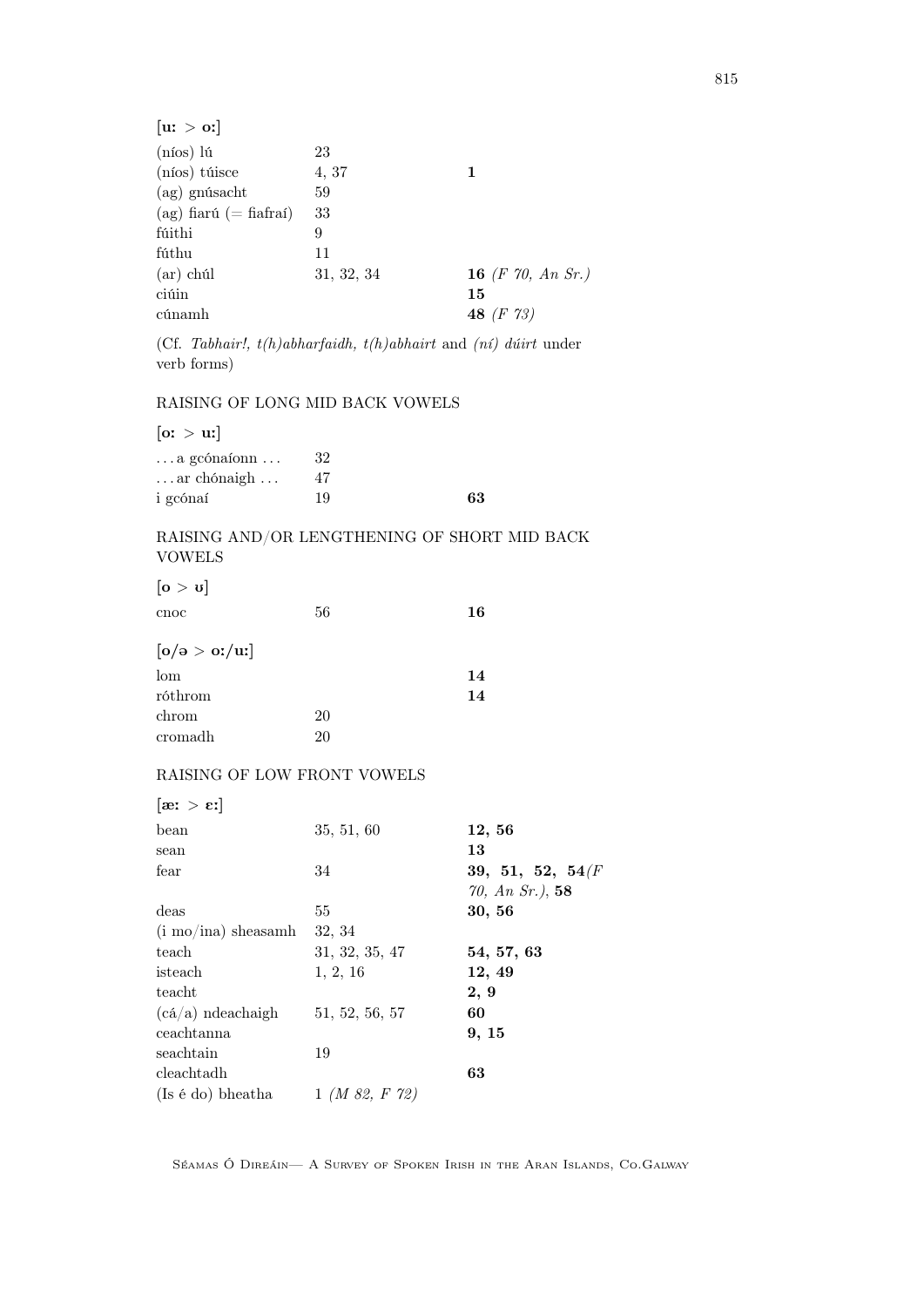(With Dialectal Variants of Standard Forms)

| treasna $(=$ trasna)       |           | 47, 53            |
|----------------------------|-----------|-------------------|
| $teagan ( = tagann)$       |           | $1, 2$ (F 73), 17 |
| $teaga(ig)$ i!/ $teagadh!$ | $\dot{2}$ |                   |
| $(= tagaigf!/tagadh!)$     |           |                   |
| $teagtha (= tagtha)$       |           |                   |

## VOWEL FRONTING

| $[\text{a} \cdot \text{b} \cdot \text{b}]$ |               |                                   |
|--------------------------------------------|---------------|-----------------------------------|
| baile                                      | 4, 5, 16, 53  | $1$ ( <i>M 82, F 73</i> ), 61, 66 |
| cailíní                                    |               | 1, 3                              |
| cailleann                                  | 19            |                                   |
| cailleadh                                  |               | 10, 39                            |
| chaill                                     | 19            |                                   |
| aill                                       |               | 16                                |
| $\ldots$ na haille <i>(Genitive)</i>       |               | 16                                |
| Gaillimh                                   |               | 66                                |
| gaineamh                                   |               | $\overline{\mathbf{4}}$           |
| bainne                                     | 16            | $\overline{\mathbf{4}}$           |
| aimsir                                     | 25            |                                   |
| caint                                      | 27            | 57, 61                            |
| sláintiúil                                 |               | 44, 56                            |
| $\dots(a)$ maireann $\dots$                | 32, 47        |                                   |
| caite                                      | 19            |                                   |
| cnaipe                                     | 24            |                                   |
| tada                                       | 9, 10, 11, 12 |                                   |
| testaíonn                                  | 22, 23, 24    | 59                                |
| trasna                                     |               | 47,53                             |
| maith                                      | 55            | 18, 44, 56                        |
| scaitheamh                                 | 5             |                                   |
| dathúil                                    |               | 56                                |
| ba $(= beithigh)$                          | 16            | 6                                 |

(Cf. also the intensifying particle an- under adjectival inflection.)

| $[\alpha > a]$             |                |             |
|----------------------------|----------------|-------------|
| nár                        |                | 7, 8, 9, 48 |
| ná <i>(Negative Imper-</i> | $\overline{2}$ | 15, 17, 55  |
| <i>ative Particle</i> )    |                |             |
| ná <i>(Comparative</i>     | 37, 60         | 1, 43       |
| Particle)                  |                |             |
| cá                         |                | 60          |
| dá                         | 36             | 12          |
| má                         | 36             | 14, 17      |
| mám ('handful")            |                | 65          |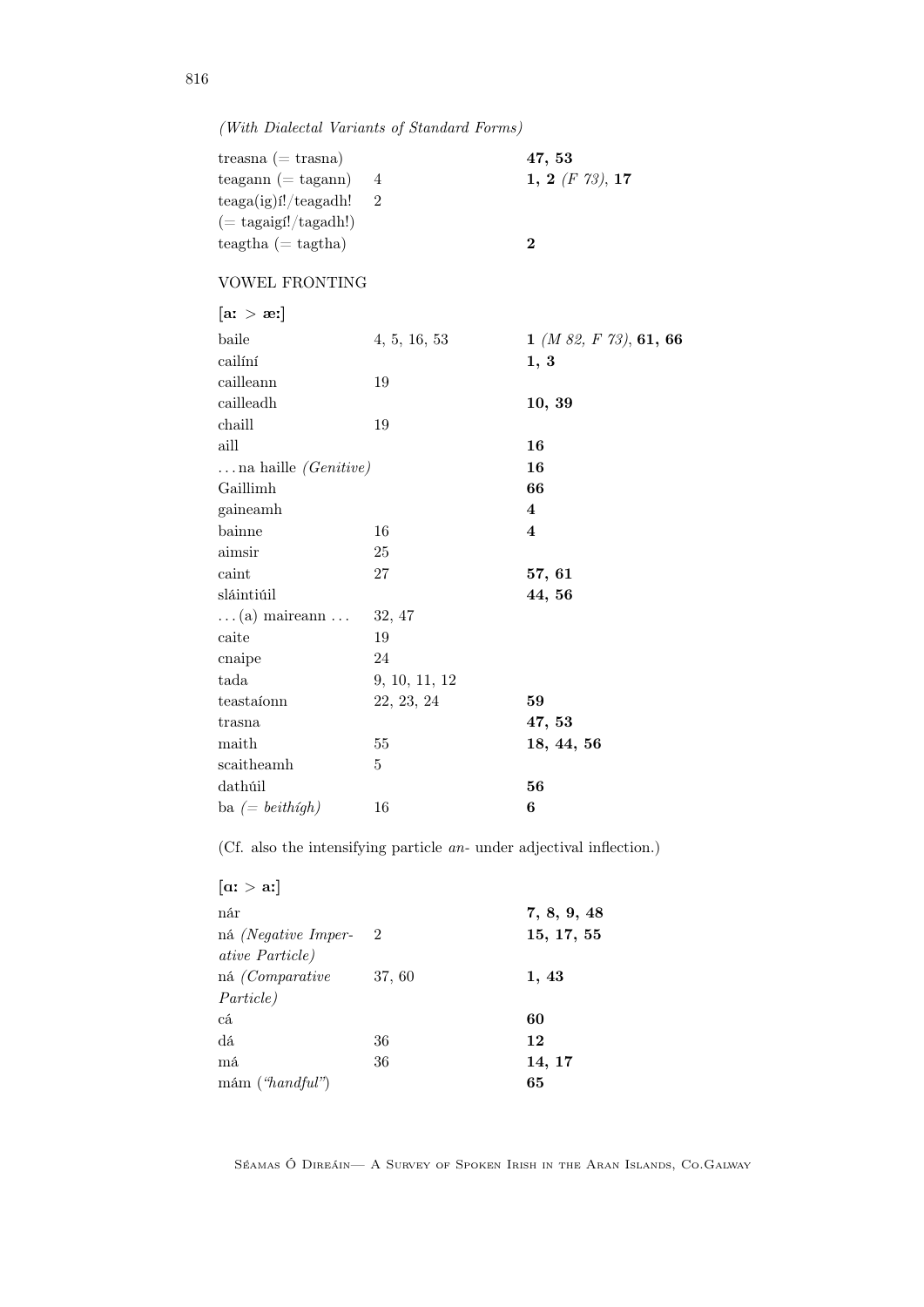| $[\alpha > \alpha / \alpha]$                       |                |                             |
|----------------------------------------------------|----------------|-----------------------------|
| $-ta/\text{-tea}/\text{-fa}/\text{-fea}$ 6, 36, 38 |                | 5, 6, 12, 13, 45 $(M 70)$ , |
|                                                    |                | 49, 63                      |
| breá                                               | 25             | 44, 56                      |
| <b>VOWEL BACKING</b>                               |                |                             |
| $[\mathbf{a} \cdot \mathbf{a}]$                    |                |                             |
| am                                                 | 43, 53, 54     |                             |
| gann                                               |                | 45                          |
| mall                                               | 29             |                             |
| anall                                              | $\overline{2}$ |                             |
| thall                                              |                | 45, 53                      |
| sall $(= a nonn)$                                  |                | 53 $(M 60)$                 |
| $(ar)$ ball                                        | 5              |                             |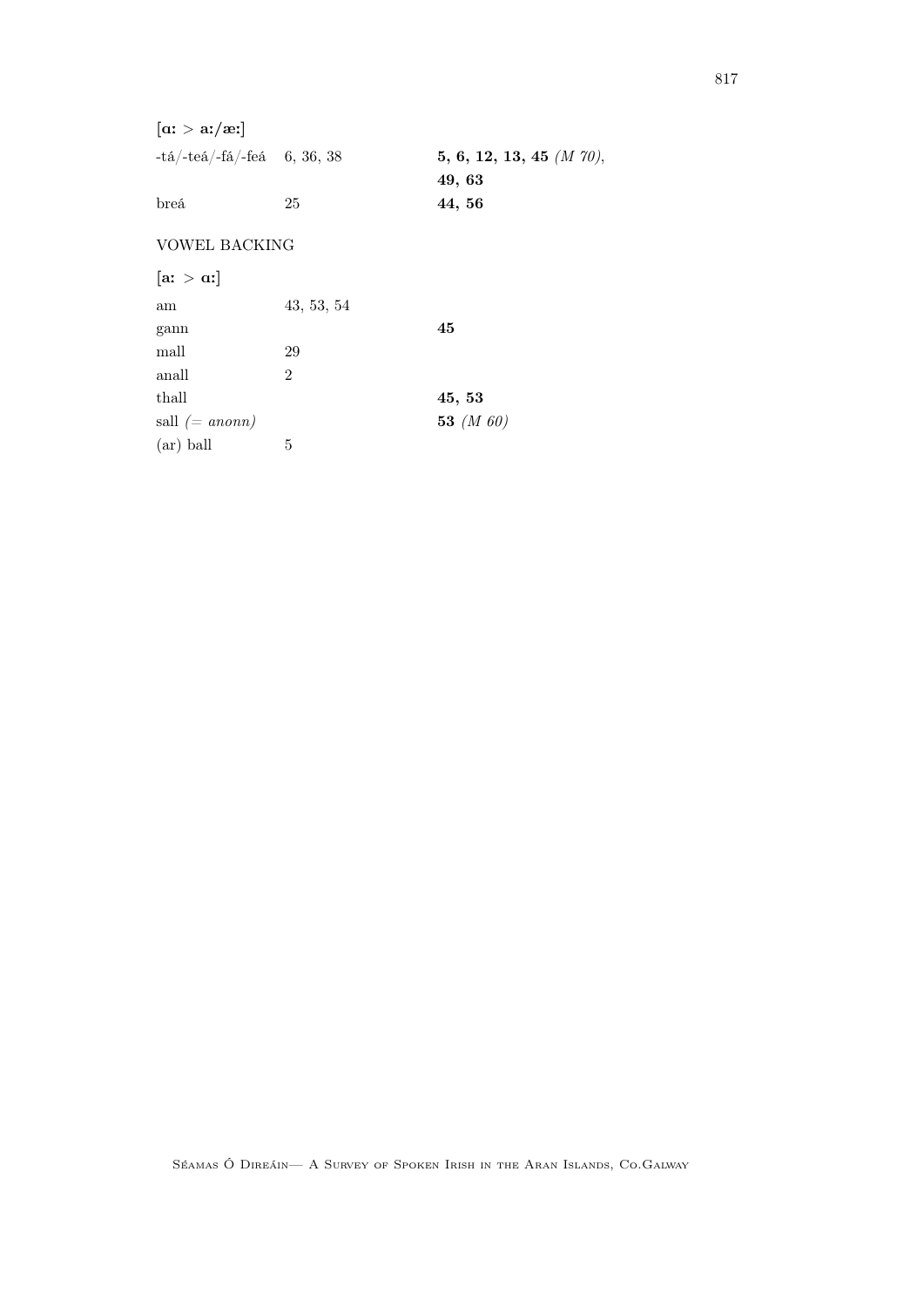#### CONSONANT LOSS

| $[\mathbf{h} > \emptyset]$ (Word-Initially) |    |
|---------------------------------------------|----|
| (ná) himígí!                                | 15 |
| $(ná)$ hosclaígí!                           | 55 |
| (má) thagann                                | 17 |
| $(ar)$ thug ?                               | 3  |

# $[h > \emptyset]$  (Word-Medially)

| bóthar           | 51, 52, 60             | 47 |
|------------------|------------------------|----|
| rothar           | 36                     |    |
| beithigh         | 16, 17 $(M 60)$        | 6  |
| dathúil          |                        | 56 |
| $(An)$ Sruthán   | 57                     |    |
| (mo) dheartháir  | (end of questionnaire: | 14 |
|                  | Part One)              |    |
| $(mo)$ dheirfiúr | (end of questionnaire: |    |
|                  | Part One)              |    |
| $(a)$ dheirfiúr  |                        | 3  |
|                  |                        |    |

#### $\left[\mathbf{v}'\mathbf{n}' > \mathbf{n}'\right]$

| $\operatorname{cuimhneamh}$ | 39 | 58 |
|-----------------------------|----|----|
| cuimhníonn                  | 39 | 58 |

#### CONSONANT WEAKENING

| $\left[\mathrm{N}^{\prime}\right>\mathrm{n}^{\prime}\right]$ |        |        |
|--------------------------------------------------------------|--------|--------|
| inné                                                         | 25, 45 | 9      |
| inniu                                                        | 25     | 9      |
| innealtóir                                                   |        | 28, 29 |
| choinnigh                                                    | 29, 30 |        |
| coinneáil                                                    | 29, 30 |        |
| bainne                                                       |        | 4      |
| álainn                                                       |        | 30, 56 |
|                                                              |        |        |

# CONSONANT SUBSTITUTION IN CONSONANT CLUSTERS

| [kN>kr] |    |    |
|---------|----|----|
| cnoc    | 56 | 16 |
| cnaipe  | 24 |    |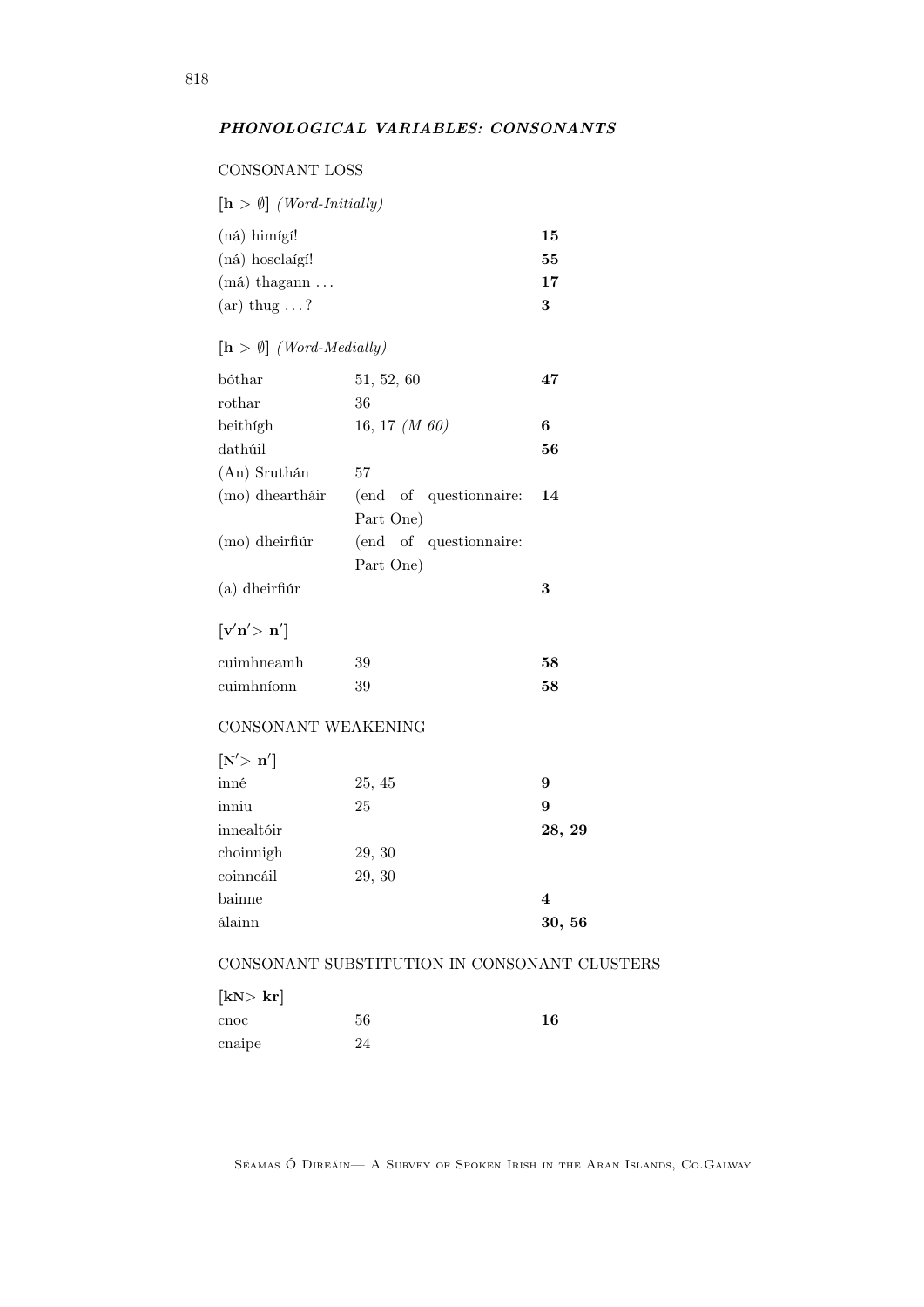| [gN>gr]                                                                                      |                                             |                  |
|----------------------------------------------------------------------------------------------|---------------------------------------------|------------------|
| (de)ghnáth/gnách                                                                             |                                             | 1, 5, 6, 44, 63  |
| gnáthdhuine                                                                                  | 39                                          |                  |
| gnúsacht                                                                                     | 59                                          |                  |
| [mN>mr]                                                                                      |                                             |                  |
| mná                                                                                          | 35, 52, 60                                  | $\bf{2}$         |
| $[{\rm wr} > {\rm mr}]$                                                                      |                                             |                  |
| samhradh                                                                                     |                                             | 44               |
| $\lceil \mathbf{v}'\mathbf{r}' \rangle \ \mathbf{m}'\mathbf{r}' \rceil$                      |                                             |                  |
| geimhreadh                                                                                   |                                             | 5, 44            |
| [rf > rs]                                                                                    |                                             |                  |
| tuirseach                                                                                    |                                             | 44               |
| fairsing                                                                                     |                                             | 45               |
| $\left\lceil \int k' > sk' \right\rceil$                                                     |                                             |                  |
| scian                                                                                        | 18, 19 $(F 73)$ , 58                        |                  |
| scéal                                                                                        | 58                                          |                  |
| sciobtha                                                                                     |                                             | $1 \; (M \; 82)$ |
| $\left[{\rm ft}^{\prime}\rangle\ {\rm st}^{\prime}\right]$                                   |                                             |                  |
| isteach                                                                                      | 2, 16                                       | 12, 49           |
| <b>AFFRICATION</b>                                                                           |                                             |                  |
| $[t' > tf]$ (Word-Initially)                                                                 |                                             |                  |
| teach/ti                                                                                     | 31, 32, 35, 47                              | 54, 57, 63       |
| (an) tseachtain                                                                              | 19                                          |                  |
| teacht                                                                                       |                                             | 2, 9             |
| tinn                                                                                         |                                             | $\bf{5}$         |
| tuilleadh                                                                                    |                                             | 2, 43            |
|                                                                                              | (cf. Tar, Téigh, and Tabhair under verbs)   |                  |
|                                                                                              | $[t' > t]$ (Word-Medially and Word-Finally) |                  |
| caite                                                                                        | 19                                          |                  |
| áit                                                                                          | 32                                          | 30, 31, 32, 33,  |
| caint                                                                                        | 27                                          | 45, 63<br>57, 61 |
| buailte $(pl., \boldsymbol{b} \boldsymbol{u} \boldsymbol{a} \boldsymbol{i} \boldsymbol{le})$ |                                             | 45               |
| beirt                                                                                        |                                             | 54               |
| (cf. Comparative Forms of Adjectives)                                                        |                                             |                  |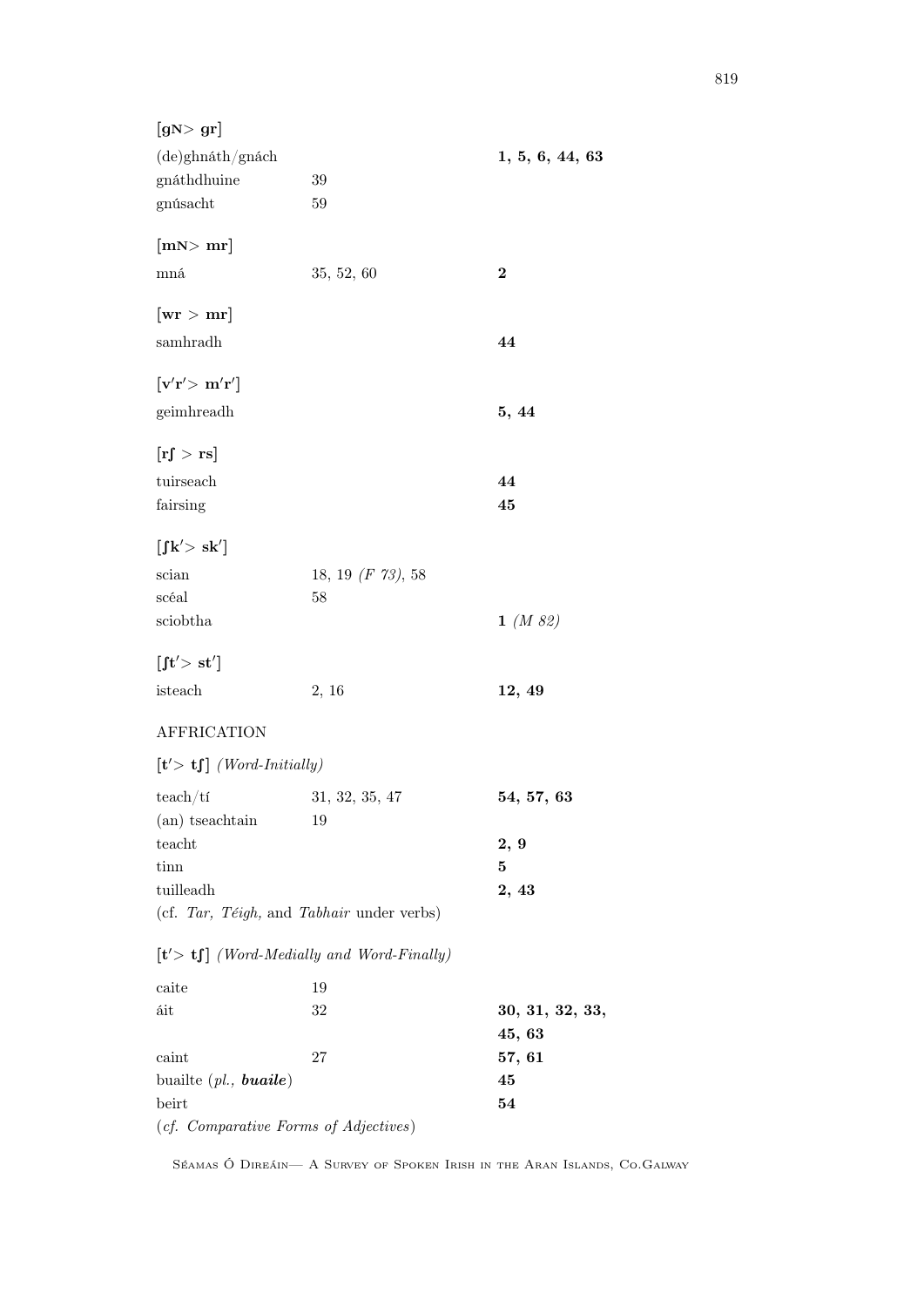| $[\mathrm{rt}'>\mathrm{rft}']$  |                                             |                                                                           |
|---------------------------------|---------------------------------------------|---------------------------------------------------------------------------|
| tabhairt                        | 18                                          | 64                                                                        |
| labhairt                        | 27                                          | 57, 61                                                                    |
| dúirt                           | 12, 21, 40, 41, 46                          | 28, 29, 30, 31, 32, 33,                                                   |
|                                 |                                             | 34, 35                                                                    |
| beirt                           |                                             | 54                                                                        |
| $[d' > d]$ (Word-Initially)     |                                             |                                                                           |
| Dia                             | $\mathbf{1}$                                |                                                                           |
| $(go)$ dtí                      | 17, 57                                      | 32, 53, 66                                                                |
| de                              |                                             | 4                                                                         |
| $\mathrm{d}\mathrm{i}$          | 20                                          |                                                                           |
| d'imigh                         |                                             | 8                                                                         |
| Déanaigí!                       |                                             | 8 $(M 50)$ , 15                                                           |
| deas                            | $55\,$                                      | 56                                                                        |
| (i) dteach                      | 47                                          |                                                                           |
|                                 | $[d' > d]$ (Word-Medially and Word-Finally) |                                                                           |
| <b>Bríd</b>                     | 33, 35                                      |                                                                           |
| cuid                            | 2, 3, 8                                     | 1, 2, 4, 9, 15                                                            |
| cairde                          |                                             | 1                                                                         |
| $[\text{nJ} > \text{ntf}]$      |                                             |                                                                           |
| anseo                           | 2, 3                                        | 9, 45                                                                     |
| ansin                           | 17                                          | 5, 9, 10, 32, 45                                                          |
| <b>VOCALISATION</b>             |                                             |                                                                           |
| $[\text{ev} > \text{u}$ :       |                                             |                                                                           |
| tarbh                           |                                             | 16                                                                        |
| (In the Impersonal Simple Past) |                                             |                                                                           |
| cailleadh                       |                                             | 10, 39                                                                    |
| doirteadh                       |                                             | 4                                                                         |
| rugadh $(ar \dots)$             |                                             | 62                                                                        |
| fuarthas                        |                                             | 16, 48                                                                    |
|                                 | CONSONANT SUBSTITUTION AT WORD BOUNDARIES   |                                                                           |
| $[\mathrm{y} > \mathrm{w}]$     |                                             |                                                                           |
| (ó) dhaoine                     |                                             | 6                                                                         |
| (beirt) daoine                  |                                             | 54                                                                        |
| $[\emptyset > j]$               |                                             |                                                                           |
| (Fág taobh) amuigh é!           |                                             | 14                                                                        |
|                                 |                                             | SÉAMAS Ó DIREÁIN— A SURVEY OF SPOKEN IRISH IN THE ARAN ISLANDS, CO.GALWAY |

820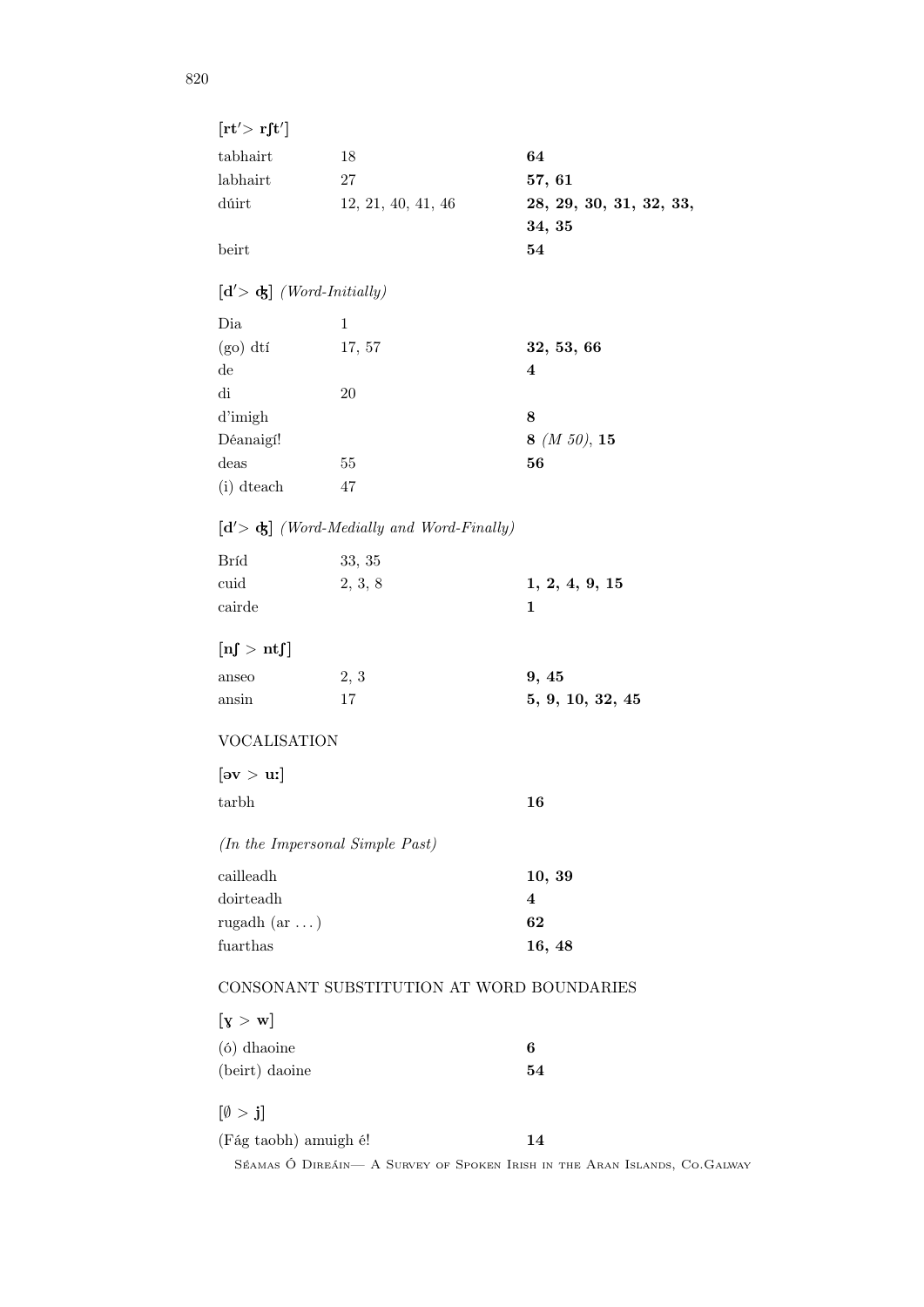| $[\mathbf{\mathfrak{y}}>\mathbf{N}]$   |       |
|----------------------------------------|-------|
| $(i)$ ngar                             | 16    |
| $(go)$ ngabhfaidh                      | 53    |
| $(go)$ ngnóthóidh                      | 51    |
| (ar an) ngaineamh                      | 4     |
| $\left[\mathbf{n}'\right> \mathbf{N}'$ |       |
| (sa) gheimhreadh                       | 5, 44 |

#### GLIDES AND RE-SYLLABIFICATION

| gabhar           | (end of questionnaire: Part One) |    |
|------------------|----------------------------------|----|
| gabhair          | (end of questionnaire: Part One) |    |
| $(an)$ ghrian    | (end of questionnaire: Part One) |    |
| (mo) dheartháir  | (end of questionnaire: Part One) | 14 |
| $(mo)$ dheirfiúr | (end of questionnaire: Part One) |    |
| $(a)$ dheirfiúr  |                                  | 3  |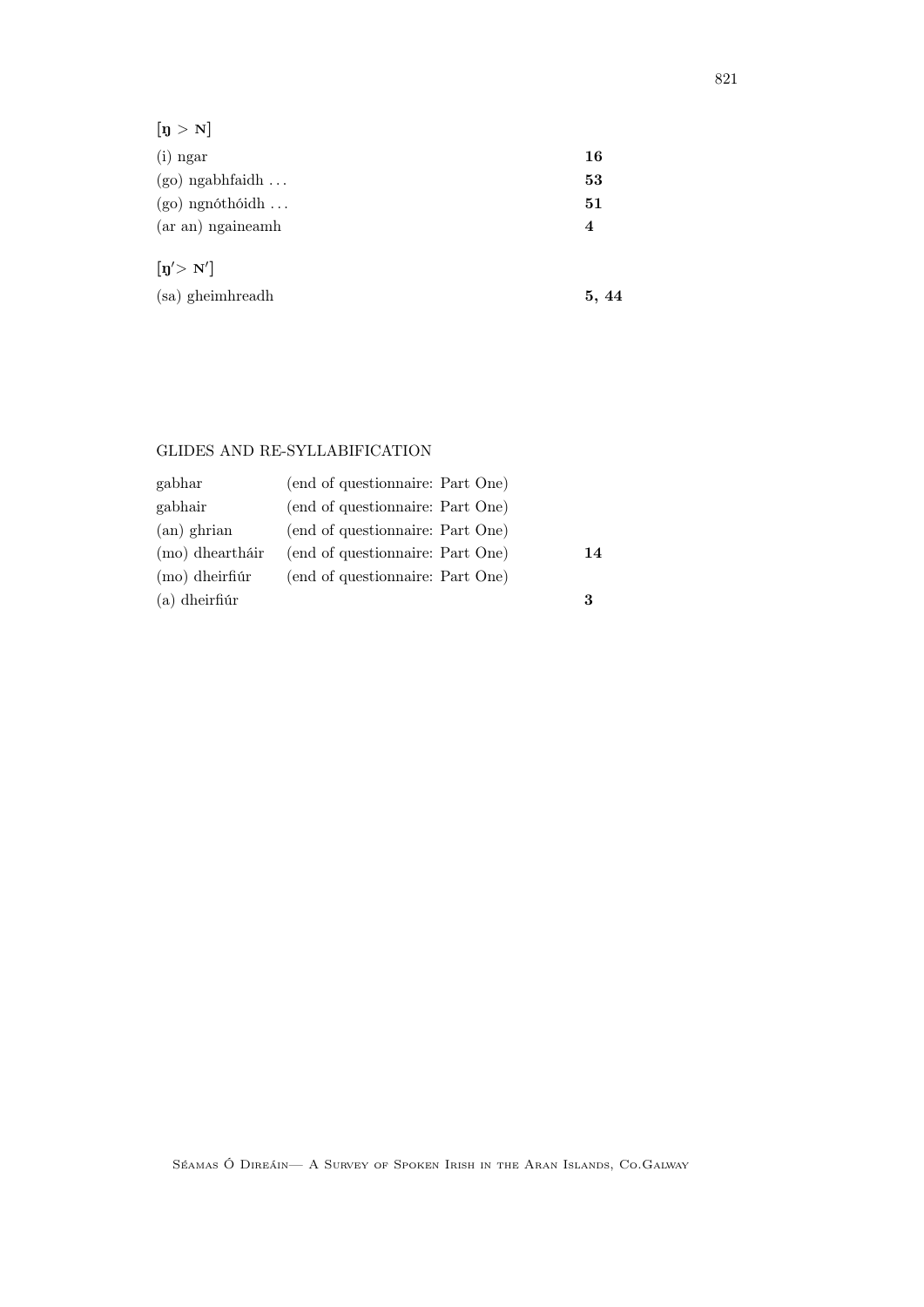# GRAMMATICAL VARIABLES

| <b>VERBS</b>        | PART ONE         | PART TWC         |
|---------------------|------------------|------------------|
| <b>Tar</b>          |                  |                  |
| tar!                | $\overline{2}$   |                  |
| tagaigí!            | $\boldsymbol{2}$ |                  |
| tagann              | $\overline{4}$   | $\mathbf{1}$     |
| (má) thagann        |                  | 17               |
| (sula) dtagann      | $\overline{4}$   |                  |
| $(ag)$ teacht       |                  | 2,9              |
| tagtha              |                  | $\boldsymbol{2}$ |
| Téigh               |                  |                  |
| téigh!              | $\bf 5$          |                  |
| téigí!              | $\,2$            | 15, 55           |
| rachaidh            | $\bf 5$          |                  |
| $(go)$ rachaidh     |                  | 53               |
| (a) chuaigh         | 51, 52, 56, 57   |                  |
|                     |                  |                  |
| Faigh               |                  |                  |
| faigí!              | $\,3$            |                  |
| faigheann           | 7                |                  |
| (ní) fhaigheann     | $\overline{7}$   |                  |
| $(an)$ bhfaighidh ? | $\,6$            |                  |
| (ní) bhfaighidh     | $\,6$            |                  |
| (ní) bhfaighfeá     |                  | 13               |
| (dá) bhfaighinn     | 36               |                  |
| fuair               | 36 (M 82)        | 10               |
| ${\it fuart has}$   |                  | 16               |
| (nach) bhfuarthas   |                  | 48               |
| gheofar             |                  | 48               |
| $(ag)$ fáil         | 8                |                  |
| $(a)$ fháil         |                  | 58               |
| Tabhair             |                  |                  |
| tabhair!            | 16               | 17               |
| tugaigí!            | $\boldsymbol{2}$ |                  |
| tugann              |                  | $\mathbf{1}$     |
| tabharfaidh         | 17               |                  |
| (ní) thabharfaidh   | $17\,$           |                  |
| (ar) thug $\dots$ ? |                  | $\bf{3}$         |
| (a) thug $\dots$    | 48               |                  |
| (ag) tabhairt       | 18               |                  |
| (a) thabhairt       |                  | 64               |
|                     |                  |                  |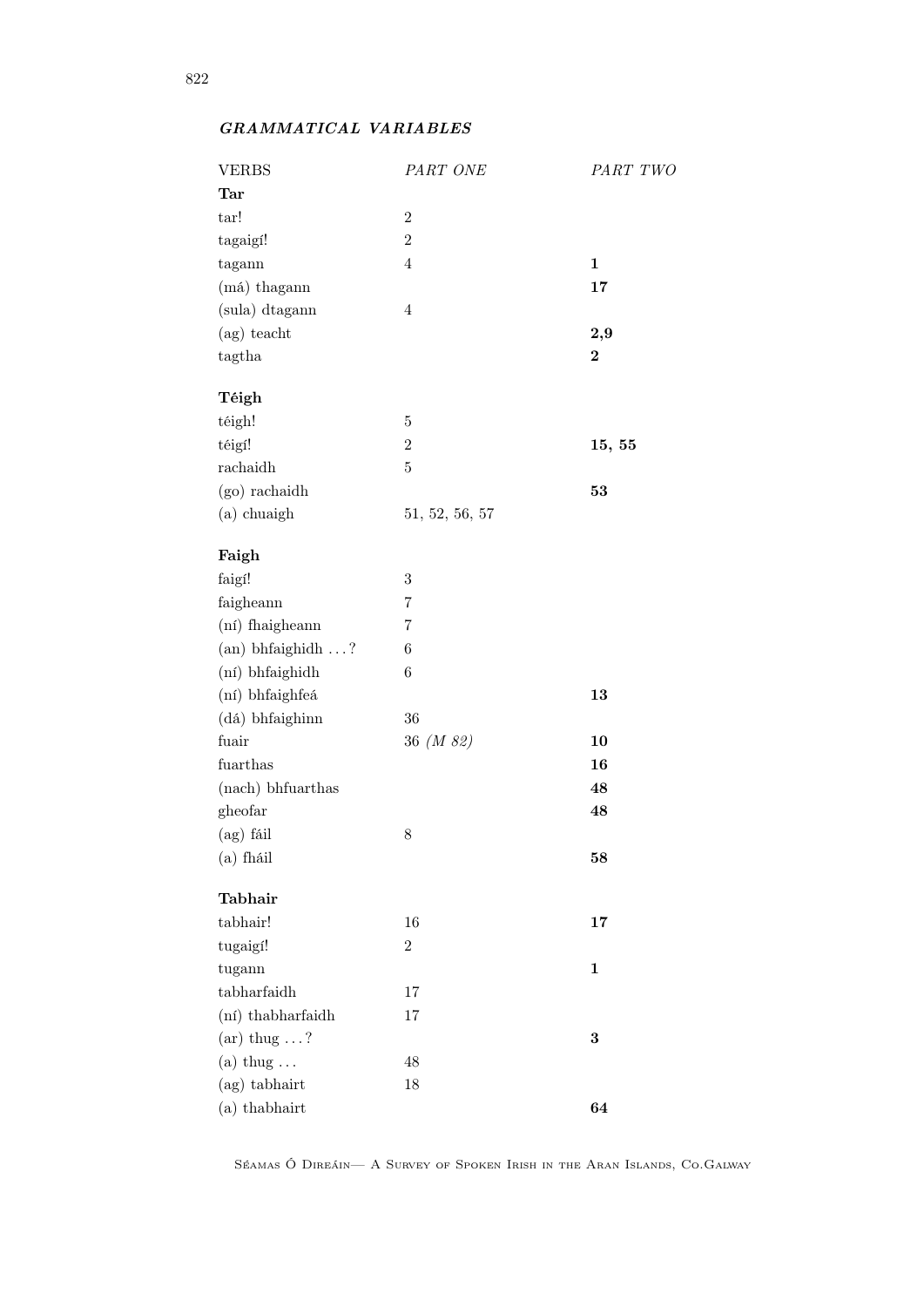| Bí                               |                                                               |                |
|----------------------------------|---------------------------------------------------------------|----------------|
| bígí!                            |                                                               | 15             |
| bheifeá                          |                                                               | 12             |
| (dá) mbeifeá                     |                                                               | 12             |
| (mura) mbeifeá                   |                                                               | 13             |
| bhínn                            |                                                               | 44             |
| bhíteá                           |                                                               | 5, 6           |
| (Indirect Relative)              |                                                               |                |
| (a) mbíteá                       |                                                               | 63             |
|                                  |                                                               |                |
| (In Responses and Short Queries) |                                                               |                |
| An raibh tú?                     |                                                               | 7              |
| Bhí mé!                          |                                                               | 7              |
|                                  | (In Negative Relative and Negative Finite Complement Clauses) |                |
| nach raibh                       |                                                               | 9, 48          |
| (With 3 sg.)                     |                                                               |                |
| tá (sé /sí )                     | 18, 21, 53                                                    | 64             |
| (With 3 pl.)                     |                                                               |                |
| tá (siad)                        |                                                               | 9, 45          |
| bhí (siad)                       | 60                                                            | 57             |
| (ní) raibh (siad)                |                                                               | 10             |
| $(go)$ raibh $(siad)$            |                                                               | 58             |
|                                  |                                                               |                |
|                                  |                                                               |                |
| Abair                            |                                                               |                |
| deir                             |                                                               | 2(F43), 23,    |
|                                  |                                                               | 28, 30, 34, 52 |
| $(má)$ deir                      |                                                               | 14             |
| (ní) deirimid                    | 9                                                             |                |
| (ní) déarfaidh                   | 11                                                            |                |
| déarfainn                        | 58 (F 70, An Sr.)                                             | 51             |
| dúirt                            | 12, 21, 40, 41, 46                                            | 29, 31, 32, 35 |
| (ní) dúirt                       | 10                                                            |                |
| Déan                             |                                                               |                |
| déanaigí!                        |                                                               | 15             |
| (a) dhéanann                     |                                                               | 52             |
| (sula) ndéanann                  | 39                                                            |                |
| $(ni)$ dhéanfainn $(se)$         | 38                                                            |                |
| dhéanfá(sa)                      | 38                                                            |                |
| (ní) dhearna                     | 12                                                            |                |
| $(go)$ ndearna                   | 12                                                            |                |
| (nach) ndearna                   |                                                               | 8              |
|                                  |                                                               |                |
| (Indirect Relative)              |                                                               |                |
| $(a)$ ndearna                    | 13, 14, 28                                                    |                |
| (é a) dhéanamh                   |                                                               | 36, 57         |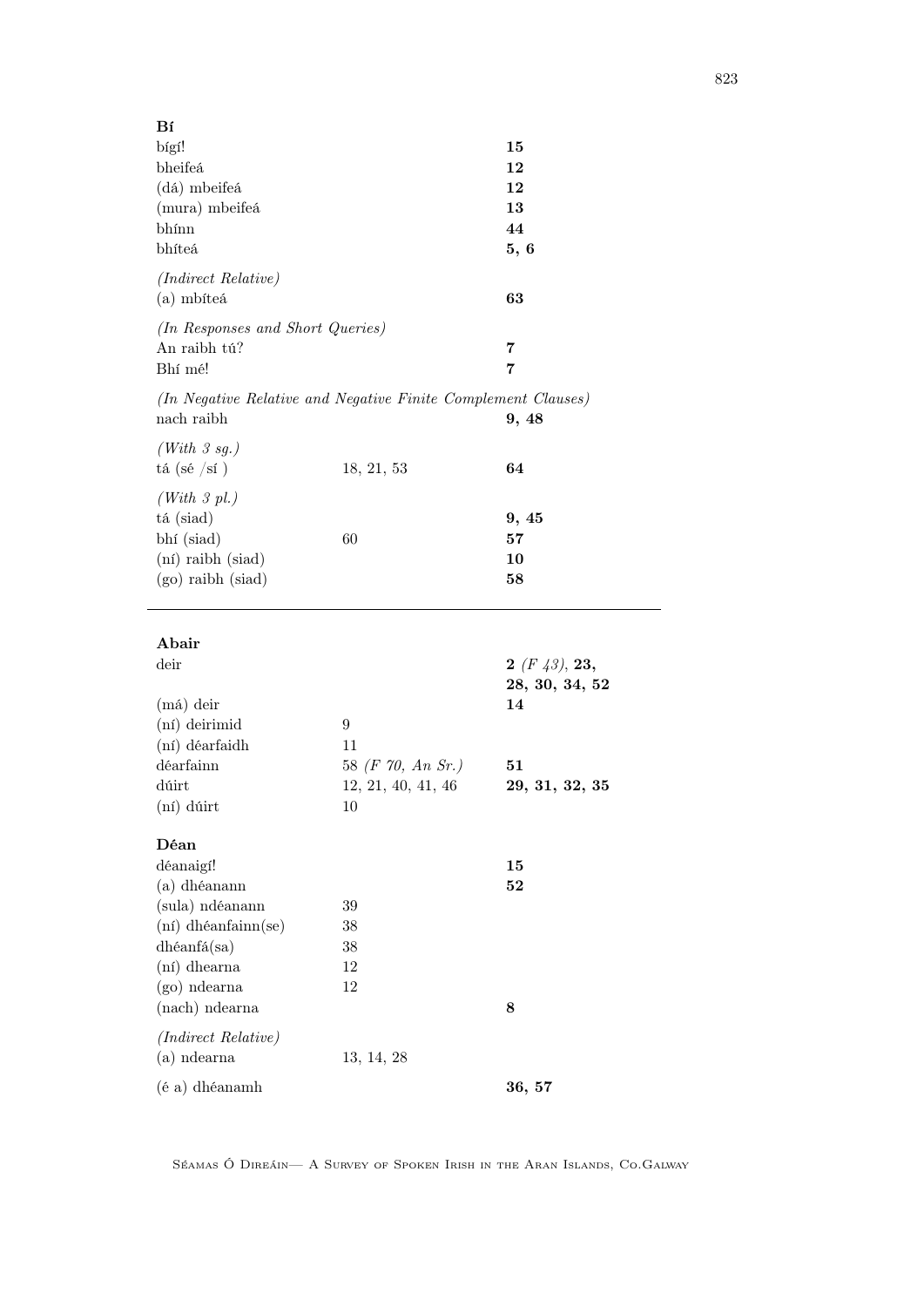| Ith                 |        |                         |
|---------------------|--------|-------------------------|
| itheann             | $15\,$ | 46                      |
| $(ni)$ ithim(se)    | 15     |                         |
| $(a)$ ithe          |        | 46                      |
|                     |        |                         |
| Fan                 |        |                         |
| (an) bhfanfaidh?    |        | 63                      |
| (a) d'fhantá        |        | 5                       |
|                     |        |                         |
| (Indirect Relative) |        |                         |
| (a) bhfantá         |        | 63                      |
| fanta               |        | $\overline{\mathbf{4}}$ |
|                     |        |                         |
| <b>Beir</b>         |        |                         |
|                     |        | 62                      |
| rugadh (air)        |        |                         |
| breith (air)        |        | 62                      |
|                     |        |                         |
| Clois               |        |                         |
| chuala              | 58     |                         |
|                     |        |                         |
| Caill               |        |                         |
| cailleann           | 19     |                         |
| chaill              | 19     |                         |
|                     |        |                         |
| Mill                |        |                         |
| (é a) mhilleadh     | 21     |                         |
| millte              | 21     |                         |
|                     |        |                         |
| Crom                |        |                         |
| cromadh             | 20     |                         |
| chrom               | 20     |                         |
|                     |        |                         |
| Rith                |        |                         |
| rithfidh            |        | 61                      |
| rith                |        | 47                      |
|                     |        |                         |
| <b>Bruith</b>       |        |                         |
| bruithfidh          |        | 65                      |
|                     |        |                         |
| <b>Buaigh</b>       |        |                         |
| (go) mbuaifidh      |        | 51                      |
|                     |        |                         |
| Gnóthaigh           |        |                         |
| (go) ngnóthóidh     |        | 51                      |
|                     |        |                         |
| Coinnigh            |        |                         |
| (do do) choinneáil  | 29     |                         |
| (ag) coinneáil      | 30     |                         |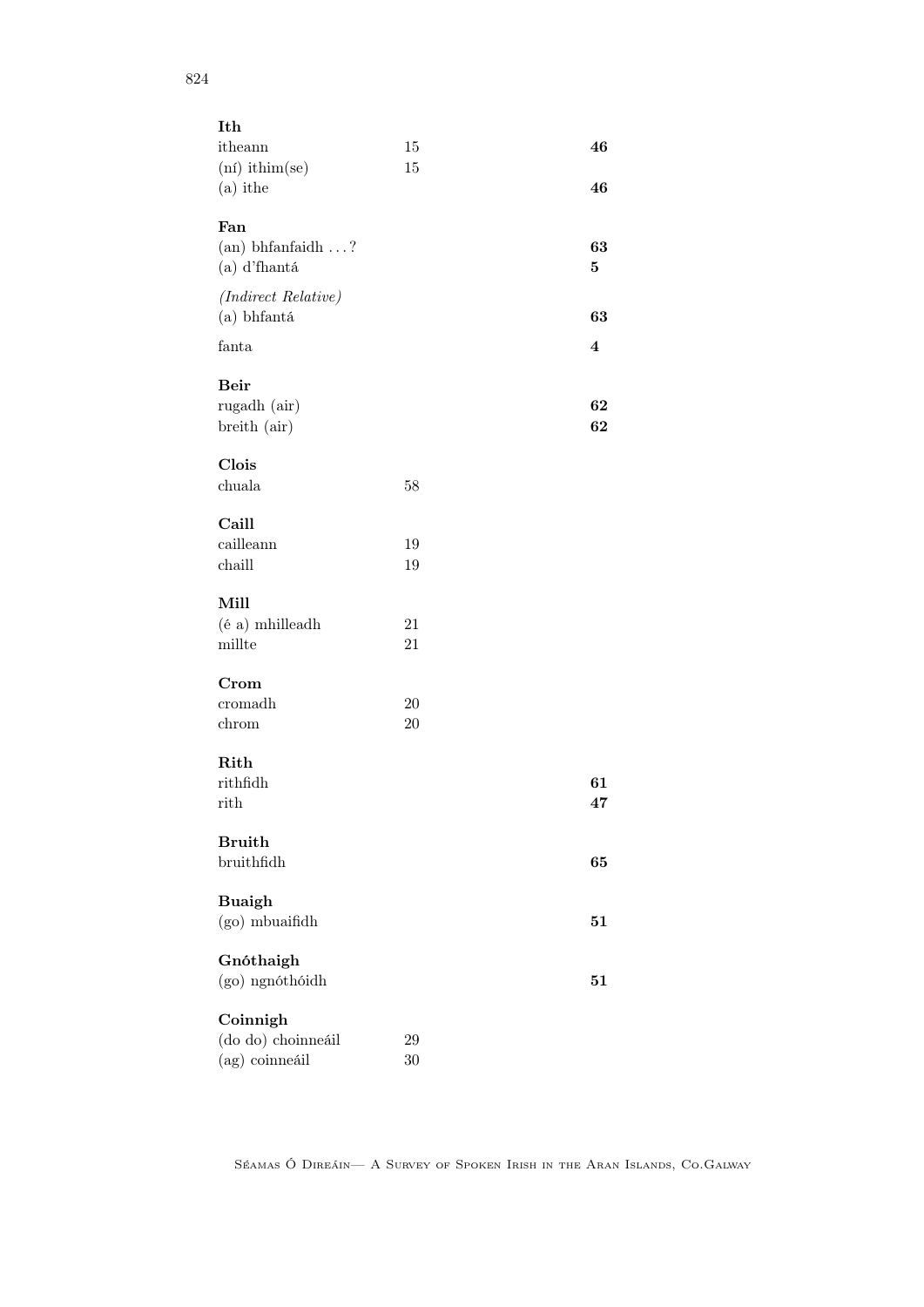| Tóg<br>$(a)$ thógáil          |            | 57, 58 $(F 73)$  |
|-------------------------------|------------|------------------|
| Imigh                         |            |                  |
| imígí!                        |            | 55               |
| (ná) himígí!                  |            | 15               |
| d'imigh (siad)                |            | 8                |
| $(ar)$ imigh ?                |            | 8                |
| Oscail                        |            |                  |
| (ná) hosclaígí!               |            | 55               |
| Fág                           |            |                  |
| fág!                          |            | 14               |
| fágaigí!                      | 3          |                  |
| d'fhág                        | 60         | 8, 42            |
| (sular) fhág                  | 60         |                  |
| Foghlaim                      |            |                  |
| foghlaimígí!                  |            | 15               |
| foghlamtha                    |            | 9                |
| Ceannaigh                     |            |                  |
| (an) gceannófá ?              | 36         |                  |
| cheannaíteá                   |            | $\boldsymbol{6}$ |
| Lig                           |            |                  |
| $(an)$ ligfeá ?               |            | 49               |
| ligfí                         |            | 12               |
| Labhair                       |            |                  |
| labhraíonn                    | $55\,$     |                  |
| Teastaigh                     |            |                  |
| teastaíonn                    | 22, 23, 24 | 50               |
| $(an)$ dteastaíonn $\ldots$ ? |            | 59               |
| Cuimhnigh                     |            |                  |
| cuimhníonn                    | 39         |                  |
| (ag) cuimhneamh               | $39\,$     | 58               |
| Fiafraigh                     |            |                  |
| $(ag)$ fiafraí                | 33         |                  |
| <b>Iarr</b>                   |            |                  |
| (ag) iarraidh                 |            | 50               |
| Doirt                         |            |                  |
| doirte                        |            | 4                |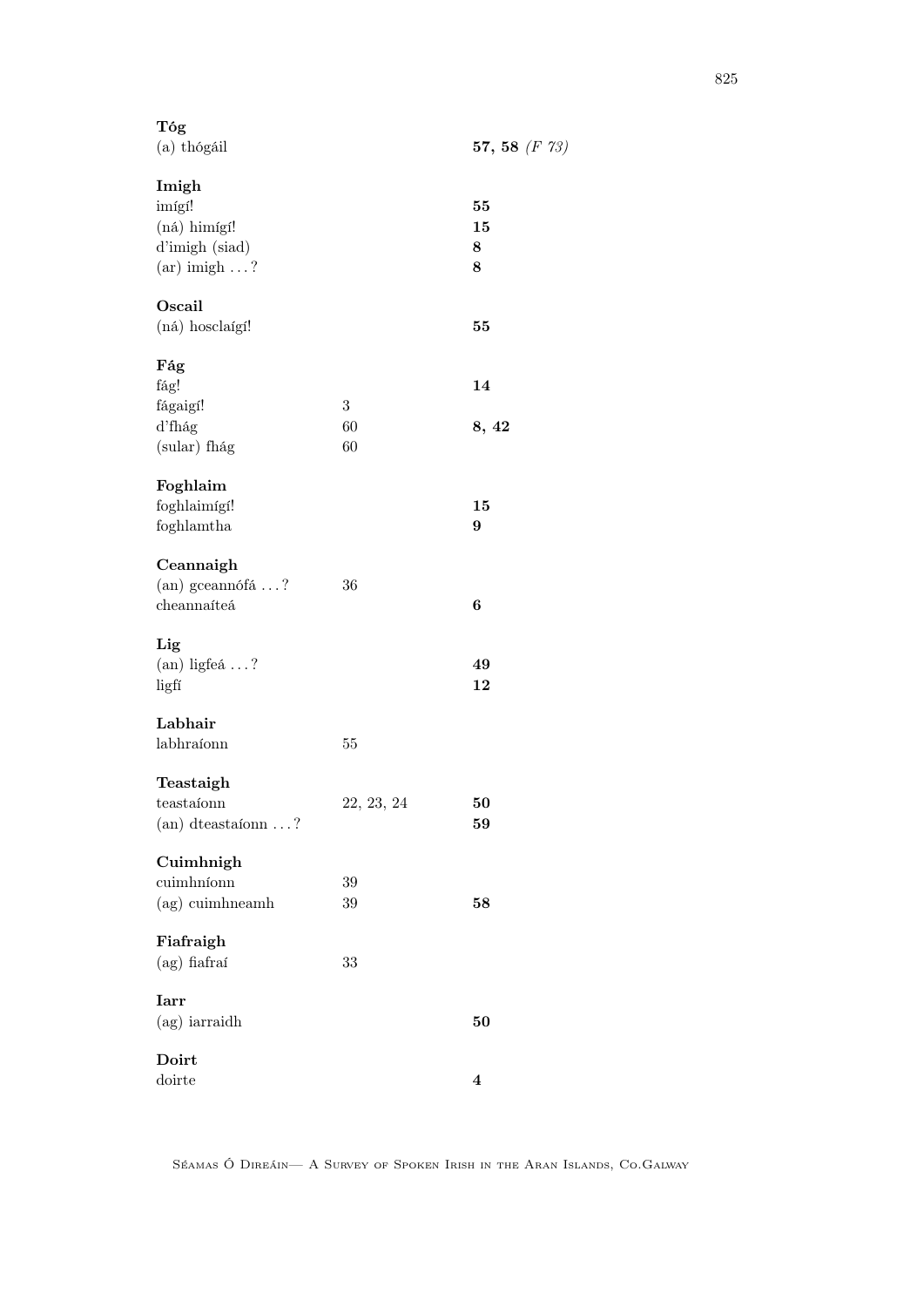## VERB FORMS IN INTERROGATIVE CONSTRUCTIONS

| (Cén chaoi) a ndeachaigh $\dots$ ? | 56 |        |
|------------------------------------|----|--------|
| (Cén chaoi) a ndearna $\dots$ ?    | 13 |        |
| (Cén chaoi) a bhfuil $\dots$ ?     |    | 36     |
| (Cén fáth) a ndeachaigh $\dots$ ?  | 57 |        |
| (Cén fáth) a ndearna $\dots$ ?     | 14 |        |
| (Cén fáth) a raibh $\ldots$ ?      | 59 |        |
| $(Cé dó)$ a ndearna ?              | 28 |        |
| (Cé leis) a raibh $\ldots$ ?       | 27 |        |
| $(Cé leis)$ a bhfuil ?             |    | 38     |
| (Cé aige) a bhfuil $\ldots$ ?      |    | 38     |
| $(Ca)$ ndeachaigh ? <sup>1</sup>   |    | 60     |
| (Cá fhad) go rachaidh $\dots$ ?    |    | 53     |
| (Cé mhéad) $\dots$ ? <sup>1</sup>  |    | 46, 54 |

#### VERB FORMS IN ATTRIBUTIVE INDIRECT RELATIVE CLAUSES

| $(\text{san áit})$ a gcónaíonn/a maireann | 32 |    |
|-------------------------------------------|----|----|
| $(sa teach)$ a raibh $\dots$              |    | 63 |
| $(faoi scian)$ a raibh $\dots$            | 58 |    |
| $(an \, bhean)$ a ndeachaigh $\dots$      | 51 |    |
| (na mná) a ndeachaigh                     | 52 |    |

## VERB FORMS IN "BEFORE" TEMPORAL RELATIVE CLAUSES

| $(sula)$ dtagann $\dots$ |    |
|--------------------------|----|
| $(sula)$ ndéanann        | 39 |
| $(sular)$ tháinig        | 10 |
| (sular) fhág/imigh       | 60 |
| $(sular)$ éirigh         | 37 |

<sup>1</sup> The focus in these three items is on the interrogative word or phrase used in the constructions — not on the verb itself. The items are included here for convenience.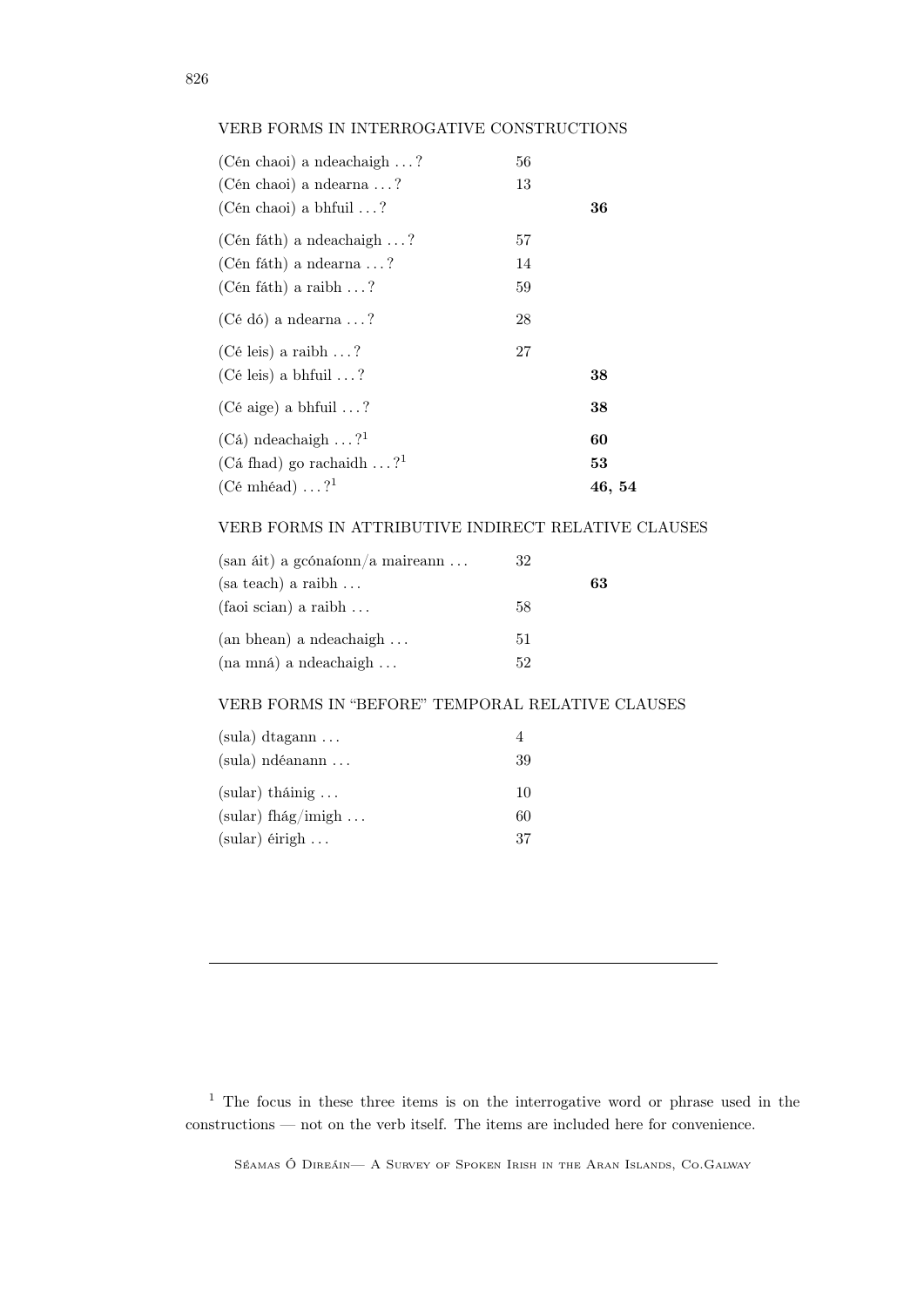THE COPULA

| (Present Tense)                                        |    |        |
|--------------------------------------------------------|----|--------|
| An tú (Séamas)?                                        | 50 |        |
| An iascaire (thú)?                                     | 49 |        |
| (Past~Tense)                                           |    |        |
| Ar mhúinteoir $(thú)?$                                 | 43 |        |
| Ar mhic léinn $(\text{sibh} \dots)$ ?                  | 44 |        |
| Arbh fheirmeoirí $(iad \dots)$ ?                       | 42 |        |
| Arbh i dteach ?                                        | 47 |        |
| $B$ 'eisean $\ldots$                                   | 48 |        |
|                                                        |    |        |
| (In Subordinate Clauses: Present Tense)                |    |        |
| $\ldots$ gur innealtóir (é)                            |    | 28     |
| $\ldots$ gurb álainn $\ldots$                          |    | 30     |
| (In Subordinate Clauses: Past Tense)                   |    |        |
| $\ldots$ gurbh innealtóir (é)                          |    | 29     |
| $\ldots$ gurbh iascairí $\ldots$                       | 41 |        |
| $\ldots$ gur dhochtúir $\ldots$                        | 40 |        |
| $\ldots$ gur chloch mhór $\ldots$                      | 46 |        |
| $\dots$ gurbh iontach $\dots$                          |    | 31     |
| (The Past/Conditional Tense in Selected Constructions) |    |        |
| $B'$ fhéidir $\ldots$                                  |    | 48, 58 |
| Níorbh fhéidir                                         |    | 62     |
| $B'fhi$ ú                                              |    | 62     |
| $B'$ fhearr $\dots$                                    | 20 |        |
| $\dots$ gurbh fhearr $\dots$                           |    | 32     |
| B'iontach                                              |    | 33     |
| Dá mba bhean                                           |    | 12     |
| (Deictic and Related Constructions: Present Tense)     |    |        |
| Seo (ceann maith)!                                     |    | 18     |
| Sin (droch-cheann)!                                    |    | 18     |
| Seo $(e)!$                                             |    | 19     |
| $Sin(\'e)!$                                            |    | 19     |
| An é seo $(e)$ ?                                       |    | 20     |
| Ní hé seo (é)!                                         |    | 20     |
| $\ldots$ gurb é seo (é)                                |    | 23     |
| nach é seo (é)                                         |    | 34     |

...an é seo (é nó) nach é  $\hspace{1cm} 24$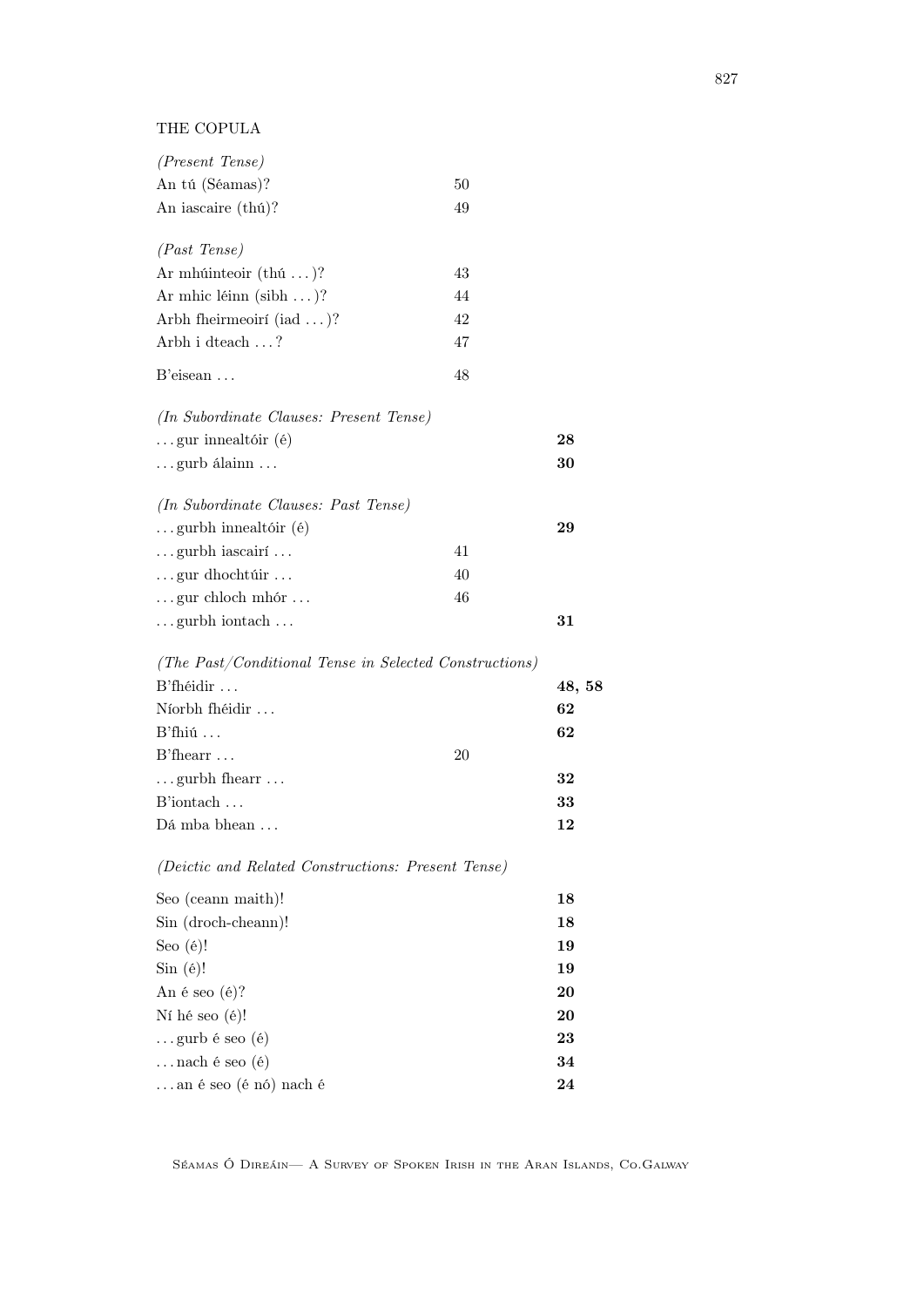| $B'$ é seo $(e)$ !                   |    | 21               |
|--------------------------------------|----|------------------|
| B'iad seo (iad)!                     |    | 22               |
| Arbh é seo $(e)$ ?                   |    | 21               |
| Níorbh é seo (é)!                    |    | 22               |
| Níorbh iad (na cinn ), arbh iad?     | 45 |                  |
| …nárbh é seo (é)                     |    | 35               |
| (With Human Subjects: Present Tense) |    |                  |
| Is é Seán $(e)$ .                    |    | 25               |
| An í an bhean $\dots$ ?              | 51 |                  |
| An iad na mná $\ldots$ ?             | 52 |                  |
| Ní hé an tríú fear.                  |    | 51               |
| (With Human Subjects: Past Tense)    |    |                  |
| B'é Seán (é).                        |    | 26               |
| Arbh é Seán (é)?                     |    | 26               |
| arbh é Seán (é nó) nárbh é?          |    | $27\,$           |
| (Miscellaneous Constructions)        |    |                  |
| Cárb as $(e)$ ?                      |    | 38               |
| Cárbh as $(e)$ ?                     |    | 39               |
| Cá bhfios duit?                      |    | 36               |
| Cén cineál cóta (é)?                 |    | 30 $(M 60)$ , 37 |

(Deictic and Related Constructions: Past Tense)

828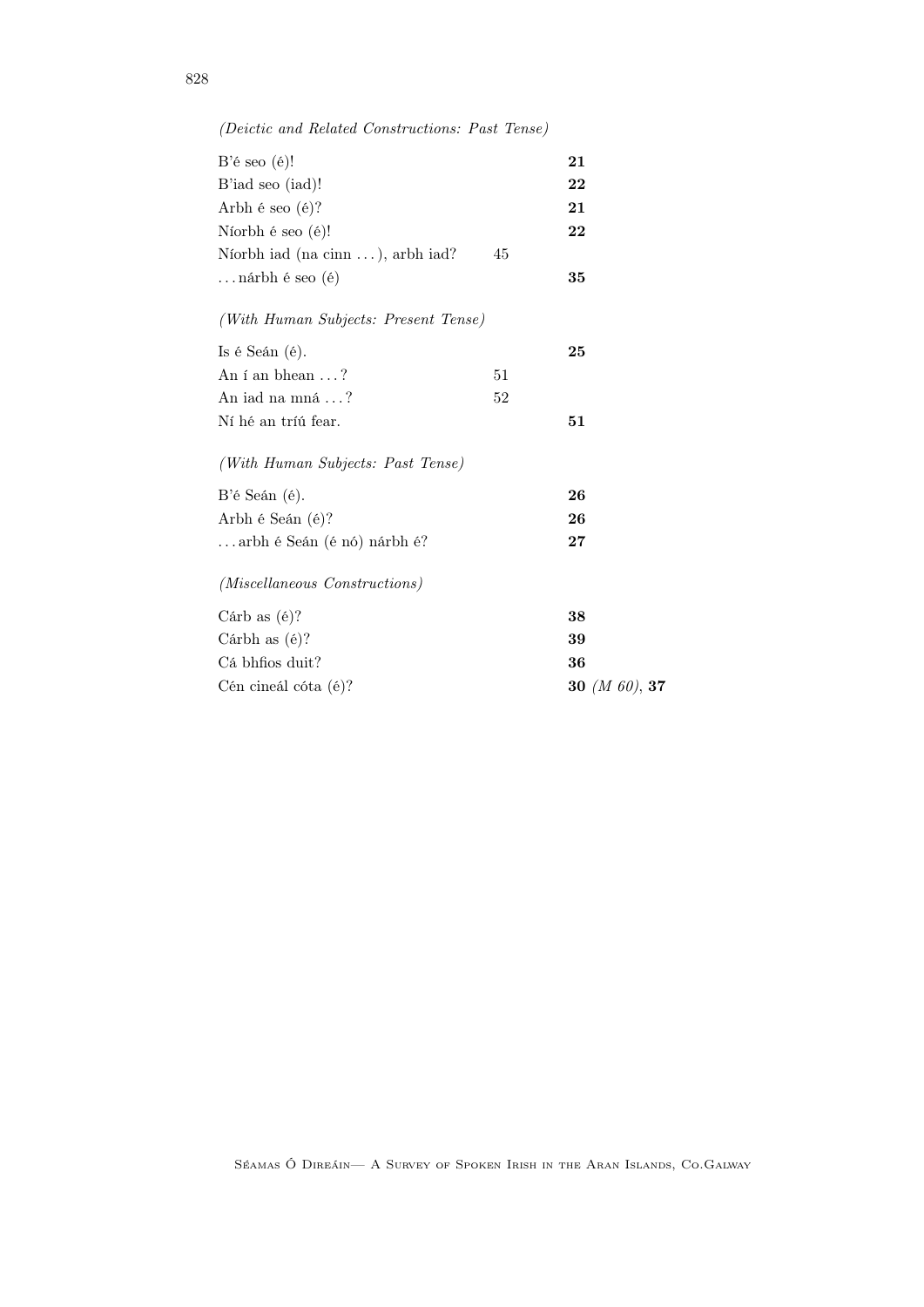## NOMINAL INFLECTION

| (Nouns in the Vocative Case)                                         |          |    |
|----------------------------------------------------------------------|----------|----|
| a Sheáin!                                                            | 1, 2, 16 |    |
| a Mháire!                                                            | 5        |    |
| a ghasúra!                                                           | 2, 3,    | 15 |
| a fheara!                                                            | 1        |    |
| <i>(Genitival Constructions)</i>                                     |          |    |
| glac/mám fhataí                                                      |          | 65 |
| scian coise duibhe                                                   | 58       |    |
| níos mó spáis                                                        |          | 43 |
| rothar an bhuachalla eile                                            | 36       |    |
| i gContae an Chláir                                                  |          | 6  |
| trasna na sráide                                                     |          | 47 |
| le taobh an chnoic                                                   |          | 16 |
| os comhair an tí                                                     | 31       |    |
| ar chúl an tí                                                        | 32       |    |
| os comhair an fhir mhóir                                             | 34       |    |
| os comhair an fhir eile                                              | 34       |    |
| tar éis an dinnéir                                                   |          | 49 |
| tar éis an bhricfeasta                                               |          | 64 |
| le haghaidh a dhinnéir                                               |          | 60 |
| (Genitival Constructions in Progressive Verb Phrases)                |          |    |
| ag tabhairt scine (chugainn)                                         | 18       |    |
| ag bualadh an bhuachalla                                             |          | 7  |
| ag lorg Mháire                                                       | 33       |    |
| ag lorg Bhríd                                                        | 33       |    |
| ag coinneáil Sheáin                                                  | 30       |    |
| $(Propressive\ Verb\ Phrases\ with\ a\ Pronomial\ Direct\ Object^1)$ |          |    |
| do do choinneáil                                                     | 29       |    |
| (Embedded Genitival Constructions in Progressive Verb Phrases)       |          |    |
| ag lorg theach Mháire                                                | 35       |    |
| ag lorg theach na mná eile                                           | 35       |    |
|                                                                      |          |    |

<sup>1</sup> This item is included here for convenience.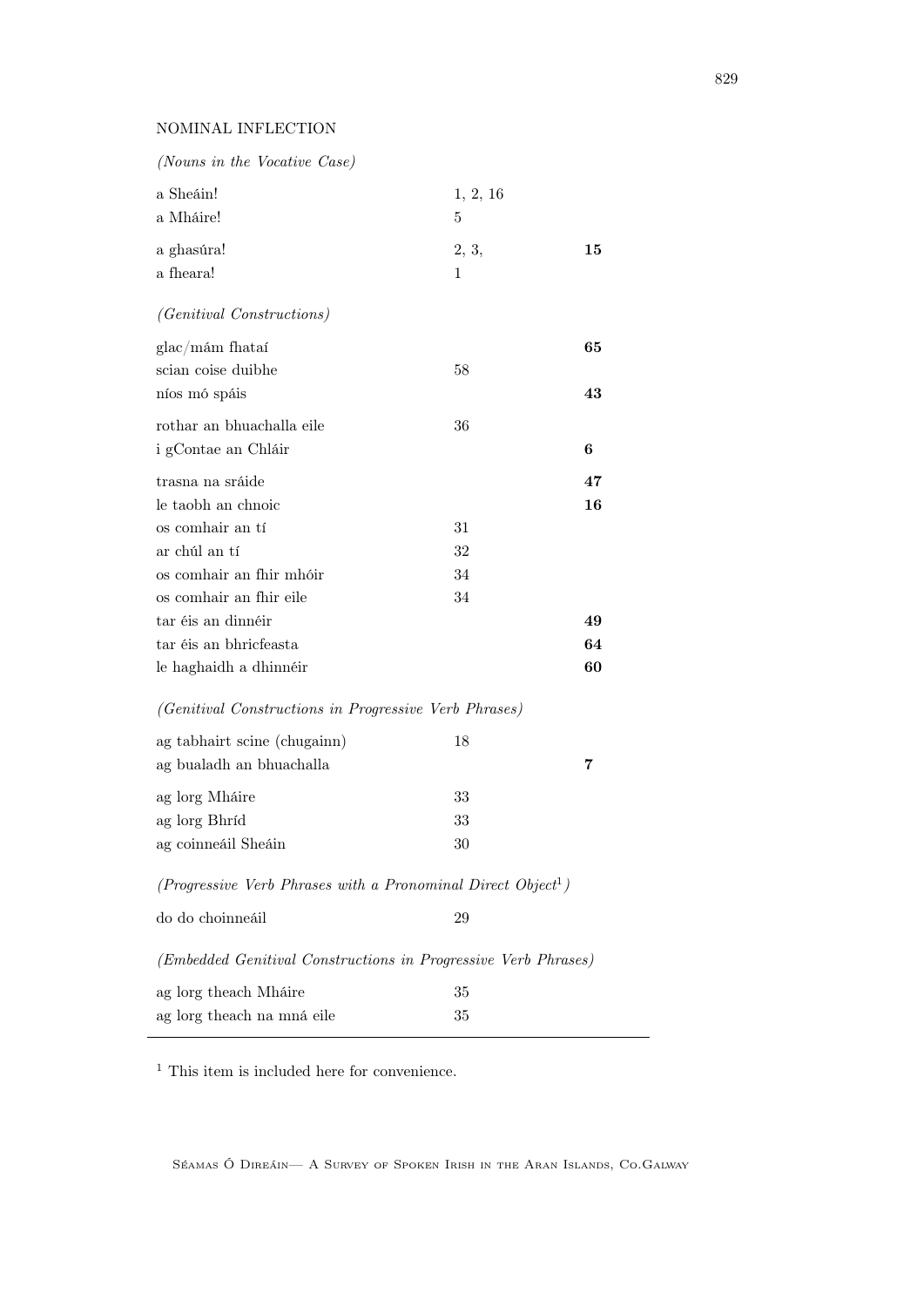# (Miscellaneous Plural Noun Forms)

| na cinn                             | 45 |    |
|-------------------------------------|----|----|
| na cinn (mhóra)                     |    | 17 |
| na cinn (bheaga)                    |    | 17 |
| cairde                              |    | 1  |
| a gceachtanna                       |    | 9  |
| <i>(Gender Assignment in Nouns)</i> |    |    |
| an phian                            |    | 40 |
| an mhuc                             | 59 |    |

## ADJECTIVAL INFLECTION

(Lenition of Singular Adjectives Modifying Feminine Singular Nouns)

| (bean) mhór dheas                                         |                | 56 |
|-----------------------------------------------------------|----------------|----|
| (bean) shlachtmhar                                        |                | 56 |
| (bean) fholláin/shláintiúil                               |                | 56 |
| (bean) thábhachtach                                       |                | 56 |
| (cloch) mhór                                              | 46             |    |
| (ar an gcloch) mhaol                                      |                | 14 |
| $(cos/lámh)$ dhubh                                        | 58             |    |
| (Plural Adjectival Forms)                                 |                |    |
| (éadaí) salacha                                           | $\overline{2}$ |    |
| (na cinn) mhóra                                           |                | 17 |
| (na cinn) bheaga                                          |                | 17 |
| (Lenition of Nouns after Cardinal Numerals <sup>1</sup> ) |                |    |
| beirt daoine                                              |                | 54 |
| beirt siúinéirí                                           |                | 54 |
| (Forms of Ordinal Numerals <sup>1</sup> )                 |                |    |
| an dara duine                                             |                | 51 |
| an tríú duine                                             |                | 51 |
| (Miscellaneous: Lenition after "gach uile" <sup>1</sup> ) |                |    |
| 'chuile bhliain                                           | 8              |    |

 $^{\rm 1}$  This item is included here for convenience.

Séamas Ó Direáin— A Survey of Spoken Irish in the Aran Islands, Co.Galway

830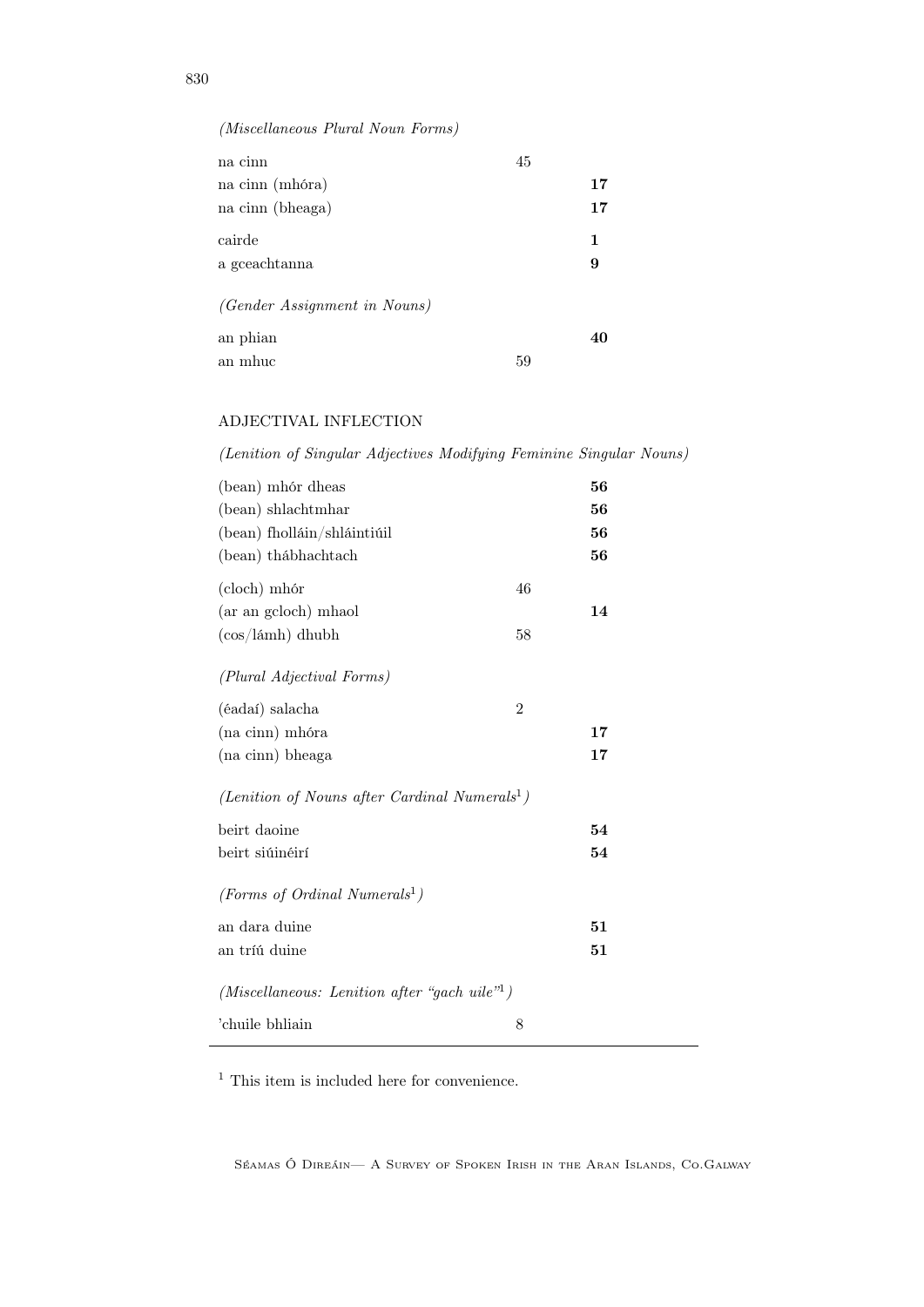## (Comparative Forms of Adjectives)

|         | níos fearr         | 20         |
|---------|--------------------|------------|
| níos lú |                    | 23         |
|         | níos dorcha        | 26         |
|         | níos túisce/moiche | 4, 37<br>1 |
|         | níos fliche        | 26         |
|         | níos giorra        | 50         |
|         | níos raimhre       | 50         |
|         | níos doimhne       | 50         |
|         | níos léithe        | 8          |
|         | níos nuaí          | 22         |
|         | níos breátha       | 25         |
|         |                    |            |

(The Intensifying Particle an-)

| an-tuirseach                 | 44 |
|------------------------------|----|
| $an$ -fholláin/an-sláintiúil | 44 |
| an-fhairsing                 | 45 |
| an-ghann                     | 45 |

#### PRONOMINAL FORMS

| $(An)$ tú                        | 50               |                                    |
|----------------------------------|------------------|------------------------------------|
| $(An \dots)$ thú?                | 49               |                                    |
| $(Dá mba )$ thú                  |                  | 12                                 |
| $(As\ Direct\ Object) \dots$ thú | 29               | 12                                 |
| seisean                          | 7, 15, 37        |                                    |
| eisean                           | 37, 48           |                                    |
| muid(e)                          |                  | 4, 5, 9, 10, 11, 41, 42 $(F 72)$ , |
|                                  | 22, 37, 41, 54   | 54 $(M 82)$                        |
| sibh(se)                         | $2, 3, 4$ (F 70, | 55                                 |
|                                  | An $Sr.$ ), 44   |                                    |
| siad(san)                        | 4, 37 $(M 82)$   | 1, 8, 9, 10,                       |
|                                  |                  | 45,58                              |
| iad                              | 3(f 73), 17,     | $1 \; (M \; 82), \; 10, \; 22,$    |
|                                  | 42, 45, 52       | 55 ( <i>M 60</i> ), 64             |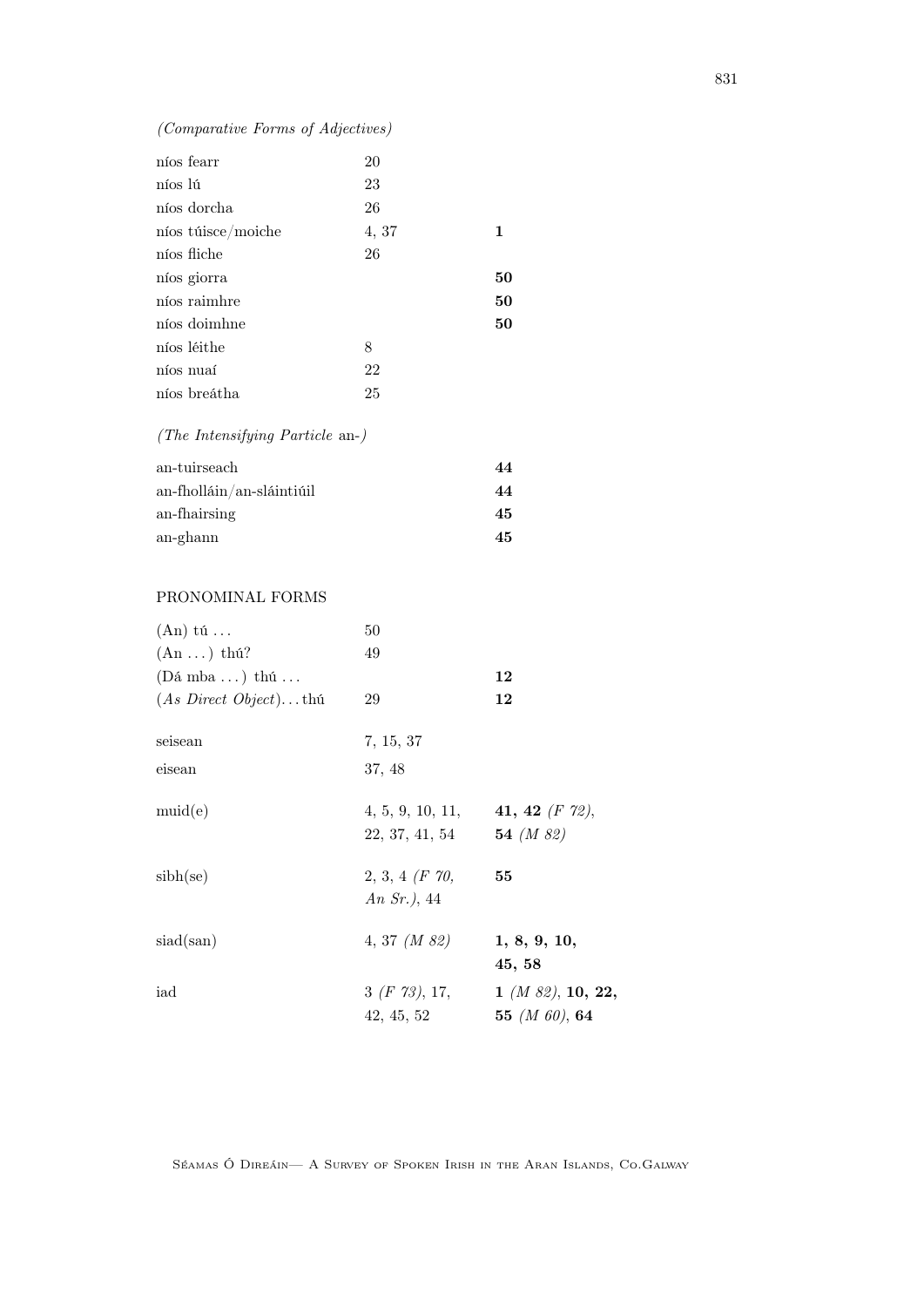| $ar$ (gcuid)             | $8, 37$ (F 70, |    |
|--------------------------|----------------|----|
|                          | Cill Éinne)    |    |
| bhur (gcuid)             | 2, 3           | 15 |
| $(in)$ bhur $(scoláirí)$ | 44             |    |
| $(i)$ do $(dhiaidh)$     | 5              |    |
| $(i)$ do (sheasamh)      | 34 $(M 82)$    |    |
| (i) mo (sheasamh)        | 34 (M 82)      |    |
|                          |                |    |

#### PREPOSITIONAL PHRASES

| $(With \ a \ Non-Finite \ Clauses \ Object)$                  |    |        |
|---------------------------------------------------------------|----|--------|
| (ag caint) ar/faoi (theach a thógáil)                         |    | 57     |
| (ag smaoineamh) ar (fhear a fhostú)                           |    | 58     |
| le (é a phiocadh suas)                                        | 20 |        |
| tar éis (labhairt leis)                                       |    | 61     |
| ( <i>With a Genitival Noun Phrase as Ob-</i><br><i>ject</i> ) |    |        |
| $transna \ldots$                                              |    | 47,53  |
| $\text{tar}$ éis $\ldots$                                     |    | 49, 64 |
| le haghaidh $\dots$                                           |    | 60     |

# (Inflected Prepositional Pronouns)

| $ag/$ chuig |                    |                |                         |
|-------------|--------------------|----------------|-------------------------|
|             | agam               |                | ${\bf 27}$              |
|             | agat               | 21             | 11, 36, 63              |
|             | againn             | 18, 53         |                         |
|             | agaibh             |                | 43, 45, 55              |
|             | acu                |                | 2, 9, 45                |
| $\rm{d}e$   |                    |                |                         |
|             | díot               | $\overline{2}$ |                         |
|             | (cuid) de          |                | $\overline{\mathbf{4}}$ |
|             | díbh               | 2, 3           |                         |
|             | díobh              |                | 2, 45                   |
|             | d'fhataí           |                | 65                      |
|             | de ghnáth          |                | 1, 5, 6, 44, 63         |
|             | (cuid) den bhainne |                | $\overline{\mathbf{4}}$ |
|             | (cuid) de na mná   |                | $\boldsymbol{2}$        |

Séamas Ó Direáin— A Survey of Spoken Irish in the Aran Islands, Co.Galway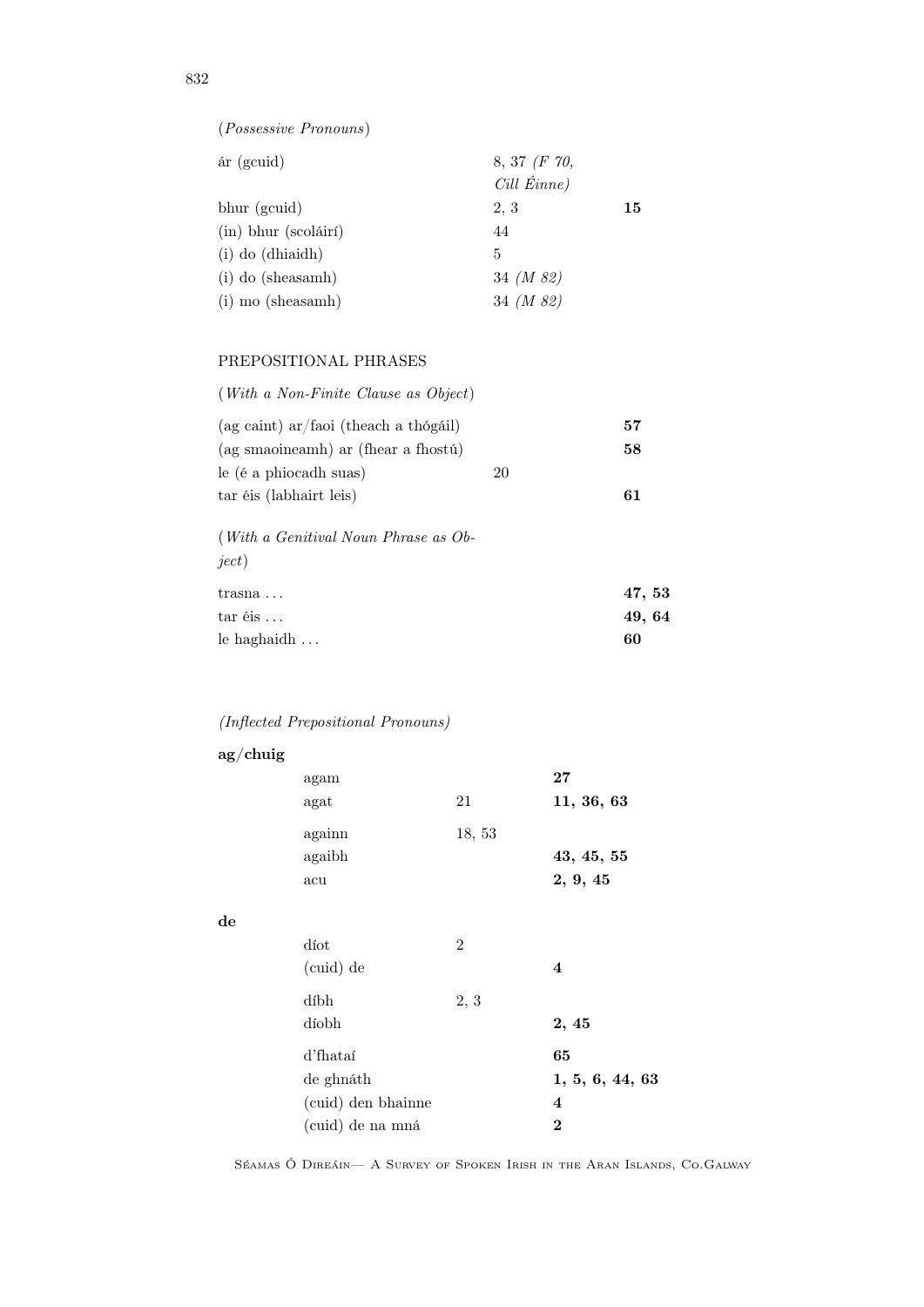do

|              | $\operatorname{dom}$     | $\overline{2}$ |                   |
|--------------|--------------------------|----------------|-------------------|
|              | duit                     | $\mathbf{1}$   | 36                |
|              | ${\rm d} \acute{\rm{o}}$ | $28\,$         | 39                |
|              | di                       | $20\,$         |                   |
|              |                          |                |                   |
|              | dúinn                    | 2, 18, 48, 53  |                   |
|              | daoibh                   | $\mathbf 1$    | 43                |
|              | dóibh                    |                | 58 $(F 73)$       |
|              | don ghasúr               |                | 65                |
|              |                          |                |                   |
|              | do na cailíní            |                | $\bf{3}$          |
|              |                          |                |                   |
| $\mathbf{i}$ |                          |                |                   |
|              | ionam                    | 40             |                   |
|              | ionat                    | 40, 43         | 12                |
|              | ionainn                  | 41             |                   |
|              | ionaibh                  | 44             |                   |
|              | iontu                    | 42             | 41                |
|              |                          |                |                   |
|              | sa (bhuicéad)            |                | $\bf{4}$          |
|              | sa (pháirc)              |                | 16                |
|              | sa (gheimhreadh)         |                | 5, 44             |
|              | sa (samhradh)            |                | 44                |
|              |                          |                |                   |
| thar         |                          |                |                   |
|              | thairsti                 | $51\,$         |                   |
|              |                          |                |                   |
|              | tharainn                 | 19 $(F 73)$    |                   |
|              | tharstu                  | $52\,$         |                   |
|              | thar (am)                | $53\,$         | 44 (M 70)         |
|              |                          |                |                   |
| le           |                          |                |                   |
|              | leat                     | 21             | 17                |
|              |                          |                |                   |
|              | libh                     | $\,3$          | 55                |
|              | leo                      |                | $\mathbf{1}$      |
|              |                          |                |                   |
| trí          |                          |                |                   |
|              | $\operatorname{trithi}$  |                | 40                |
|              | tríbh                    |                | 43 (F 70, An Sr.) |
|              |                          |                |                   |
|              | tríothu                  |                | 43                |

Séamas Ó Direáin— A Survey of Spoken Irish in the Aran Islands, Co.Galway